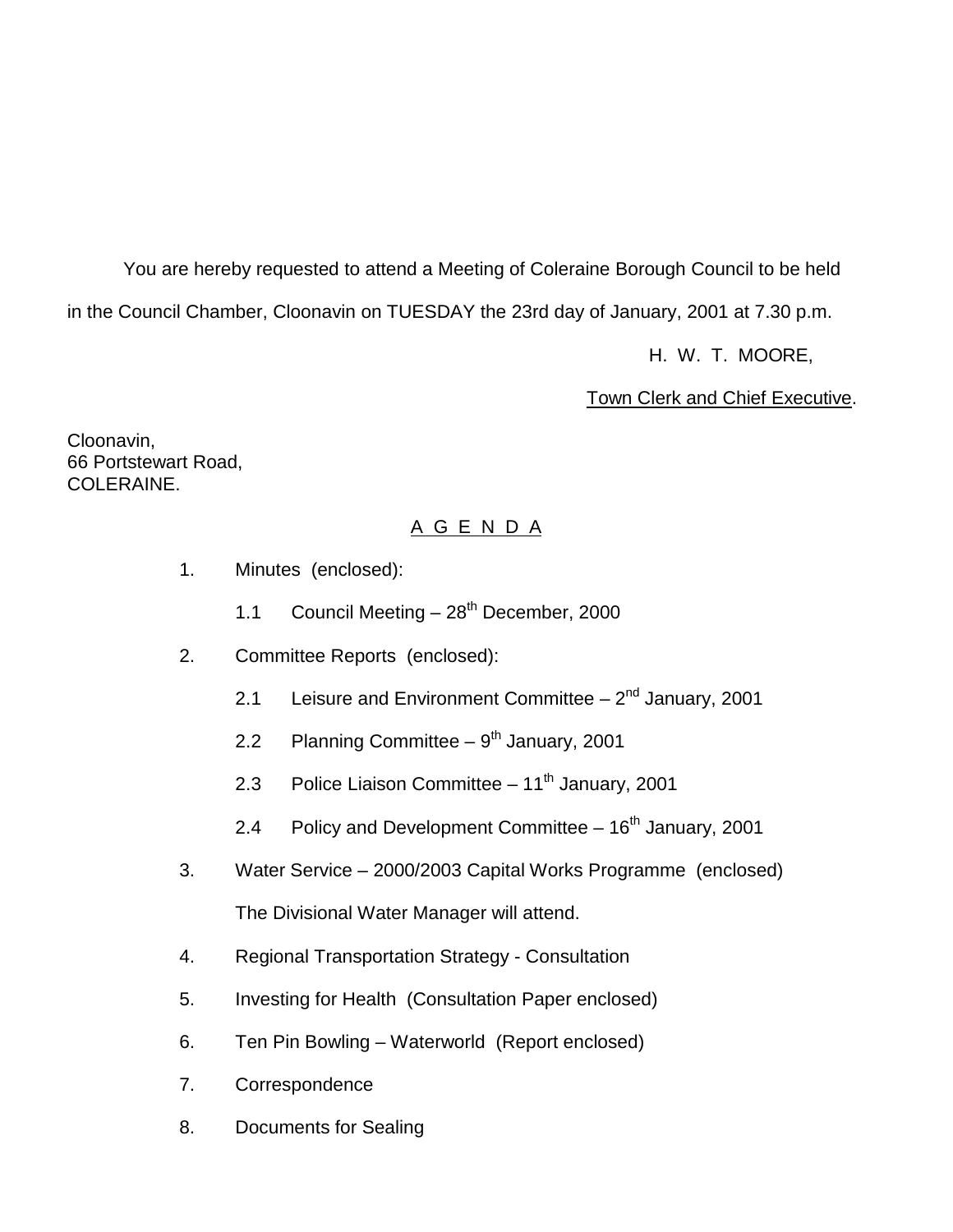# **Enclosed for Information:**

- (1) Minutes of the meeting of the Northern Health and Social Services Council of 6<sup>th</sup> December, 2000
- (2) The William Keown Trust Newsletter November 2000

To: Each Member of Council. To: Each Member of Council.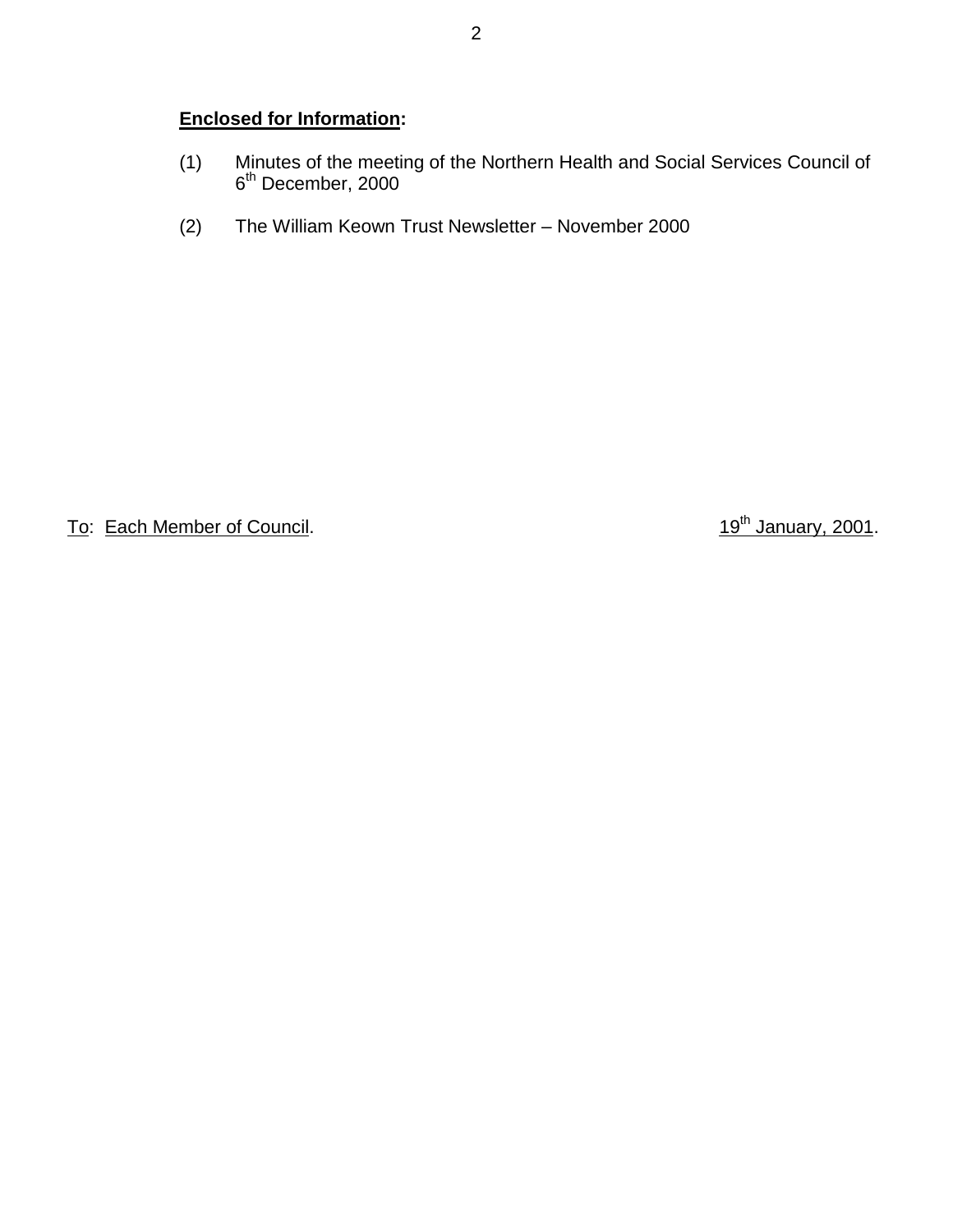# **COLERAINE BOROUGH COUNCIL**

Minutes of proceedings of Coleraine Borough Council held in the Council Chamber, Cloonavin on Thursday, 28<sup>th</sup> December, 2000 at 7.30 p.m.

| Convened:                         | As per Notice attached                                                                                                                                                                            |                                                                                                 |
|-----------------------------------|---------------------------------------------------------------------------------------------------------------------------------------------------------------------------------------------------|-------------------------------------------------------------------------------------------------|
|                                   | The Mayor, Councillor E. A. Johnston (Mrs.), in the Chair                                                                                                                                         |                                                                                                 |
|                                   | <b>Aldermen</b>                                                                                                                                                                                   |                                                                                                 |
|                                   | C. S. Alexander (Ms.)<br>W. J. McClure                                                                                                                                                            | W. J. Watt                                                                                      |
|                                   | <b>Councillors</b>                                                                                                                                                                                |                                                                                                 |
|                                   | D. D. Barbour<br>E. T. Black (Mrs.)<br>R. S. Bolton<br>J. M. Bradley<br>W. T. Creelman<br>N. F. Hillis<br>D. McClarty                                                                             | G. L. McLaughlin<br>R. A. McPherson<br>W. Mathews<br>E. M. Mullan<br>E. O'Hara<br>R. D. Stewart |
| <b>Officers in</b><br>Attendance: | Town Clerk and Chief Executive, Director of Leisure Services,<br>Director of Corporate Services, Director of Environmental Health,<br>Director of Technical Services and Administrative Assistant |                                                                                                 |
| <b>Apologies:</b>                 | The Deputy Mayor, Aldermen Mrs. Armitage and King and<br><b>Councillors Mrs. Church and Dallat</b>                                                                                                |                                                                                                 |

## **1.0 MINUTES**

The Minutes of the Council Meeting of  $28<sup>th</sup>$  November, 2000 and the Special Meeting of  $7<sup>th</sup>$ December, 2000 were confirmed and signed.

## **2.0 COMMITTEE REPORTS**

| 2.1 | North West '200'<br>Sub-Committee    | The Chairman, Councillor McPherson, moved the<br>adoption of the North West '200' Sub-Committee<br>Report; this was duly seconded by Councillor Mrs.<br>Black and agreed. |
|-----|--------------------------------------|---------------------------------------------------------------------------------------------------------------------------------------------------------------------------|
| 2.2 | Leisure and Environment<br>Committee | The Chairman, Councillor O'Hara, moved the<br>adoption of the Leisure and Environment<br>Committee Report; this was duly seconded by<br>Councillor McClarty.              |
|     | Matters arising:                     |                                                                                                                                                                           |

2.2.1 Waterworld Bowling The Director of Leisure Services' Report on tenders Provision **Provision** received for the bowling equipment at Waterworld was considered (circulated to each member).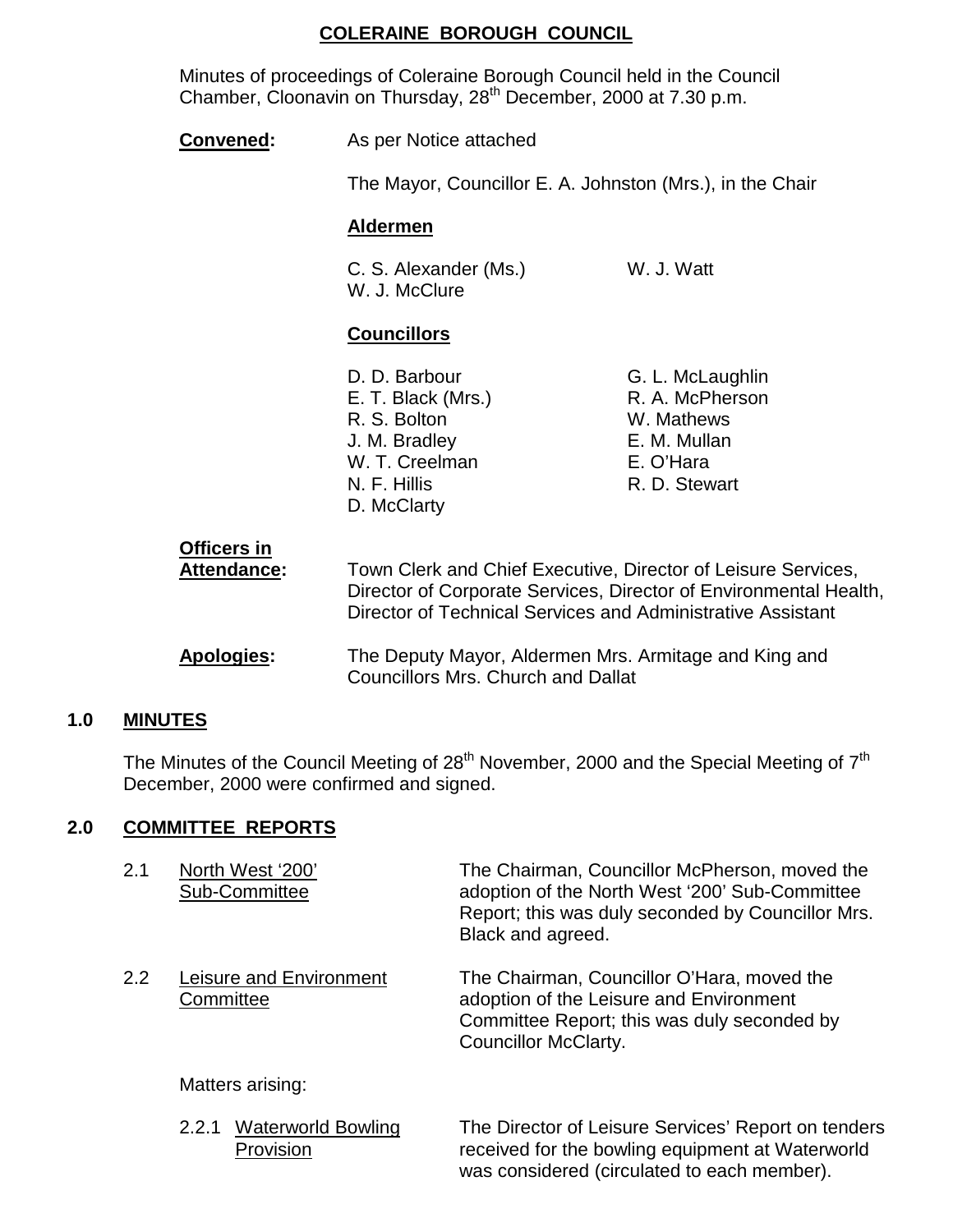Three tenders had been received as follows:

- 1. Brunswick U.K. Ltd. **E148,116** (\$216,250)
- 2. Vollmer U.K. Ltd. £155,010

3. Complete Leisure Bowling Services Ltd. £163,600

Recommended:

That an inspection and detailed discussions be held with Brunswick U.K. Ltd. and Vollmer U.K. Ltd.

A recommendation would be brought to the next meeting of Council.

2.2.2 Craigahulliar Landfill The Director of Technical Services reported that Site – Phase 2 Kirk McClure Morton had re-examined the<br>Development documentation from the three additional fir documentation from the three additional firms as requested by Council, i.e.:

- 1. Crawford Contracts Ltd.
- 2. R. J. Maxwell & Son Ltd.
- 3. B. Mullan & Sons

It was noted that the three companies had not supplied enough relevant information but the consultants were now satisfied that they met the necessary requirements.

Agreed:

That the three additional firms be included on the select tender list for Phase 2 Development of Craigahulliar Landfill Site.

The Committee Report was, therefore, adopted subject to these amendments.

2.3 Planning Committee The Chairman, Councillor McLaughlin, moved the adoption of the Planning Committee Report; this was duly seconded by Alderman McClure and agreed. 2.4 Policy and Development The Vice Chairman, Councillor Bradley, moved the Committee **Committee** adoption of the Policy and Development Committee Report; this was duly seconded by Councillor Stewart.

#### Matters arising:

2.4.1 Grounds Maintenance Following discussion it was proposed by Alderman Section Watt, seconded by Alderman McClure and agreed: That Council grant permission for the creation of three permanent full-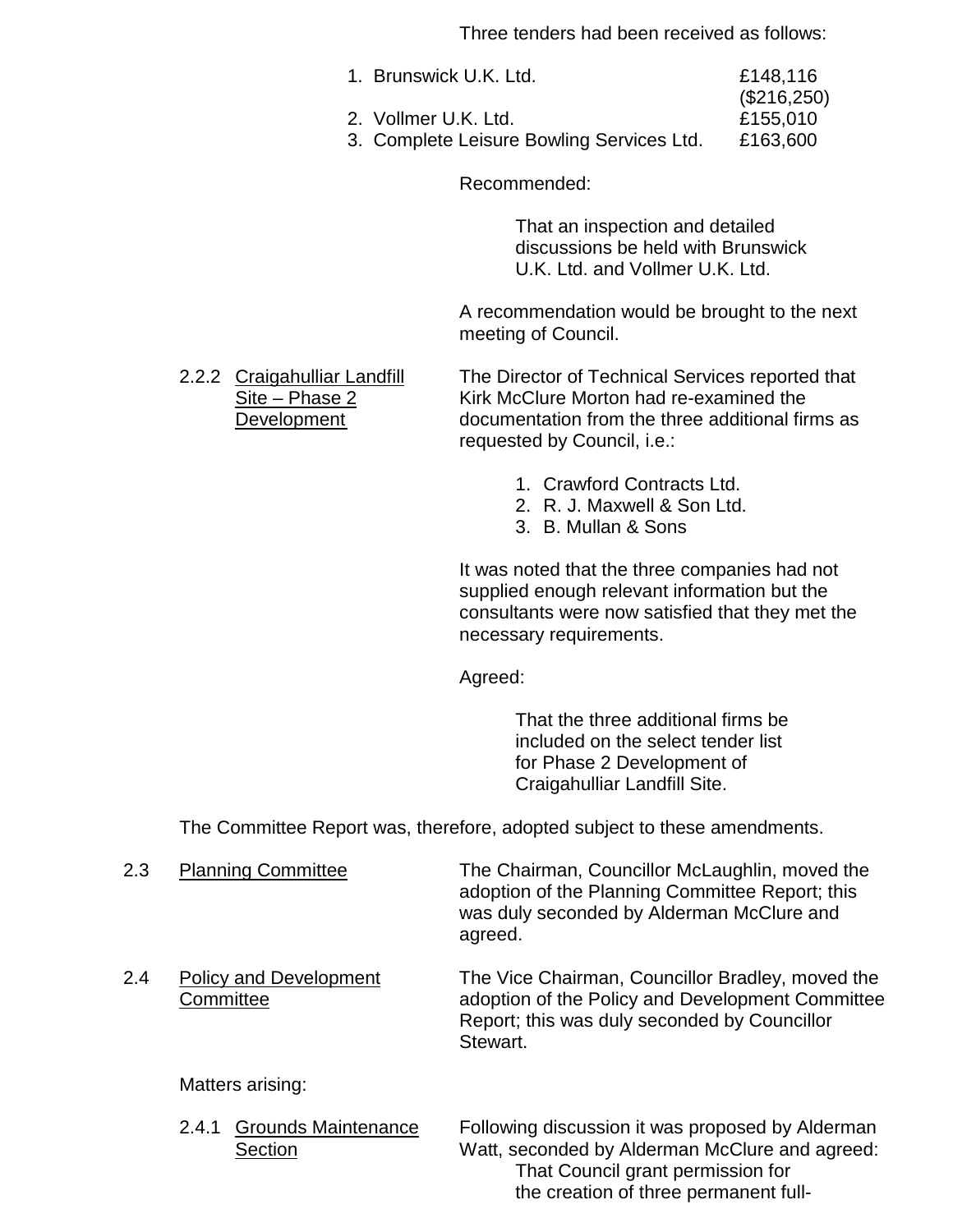time posts.

The Committee Report was, therefore, adopted subject to this amendment.

#### **3.0 DRAFT CORPORATE PLAN 2001 - 2004**

Consideration was given to the Draft Corporate Plan 2001 – 2004 (previously supplied).

The Town Clerk and Chief Executive elaborated on the contents and paid tribute to Mr. Paul Snelling, Policy Development Officer, who had compiled the document.

Members were asked to forward any comments on the document to the Town Clerk and Chief Executive before 5<sup>th</sup> January, 2001.

#### **4.0 NORTHERN HEALTH AND SOCIAL SERVICES BOARD**

The Town Clerk and Chief Executive referred to the recent meeting between The Chairman and Chief Executive of the Northern Health and Social Services Board, the Mayor and himself, regarding local health and social care issues arising from the proposed change to the capitation formula for the allocation of revenue resources to the four Health and Social Services Boards.

It was noted that the closing date for responses to the public consultation on this topic was  $5<sup>th</sup>$  January, 2001.

Following discussion it was agreed that Council express its concerns regarding possible funding detriment to the Northern Board area arising from the new allocation methodology.

## **5.0 THE NORTHERN IRELAND FEDERATION OF HOUSING ASSOCIATIONS**

Read letter from The Northern Ireland Federation of Housing Associations requesting the opportunity to address a future Meeting of Council.

It was agreed that a representative be invited to the February meeting of Council.

## **6.0 NORTH-EASTERN EDUCATION AND LIBRARY BOARD**

Tabled:

Minutes of the North-Eastern Education and Library Board dated 31<sup>st</sup> October, 2000.

## **7.0 2001 COUNCIL DIARIES**

The Town Clerk and Chief Executive explained that due to production difficulties the 2001 Council diaries would not be available until early January.

## **8.0 DOCUMENTS FOR SEALING**

Resolved: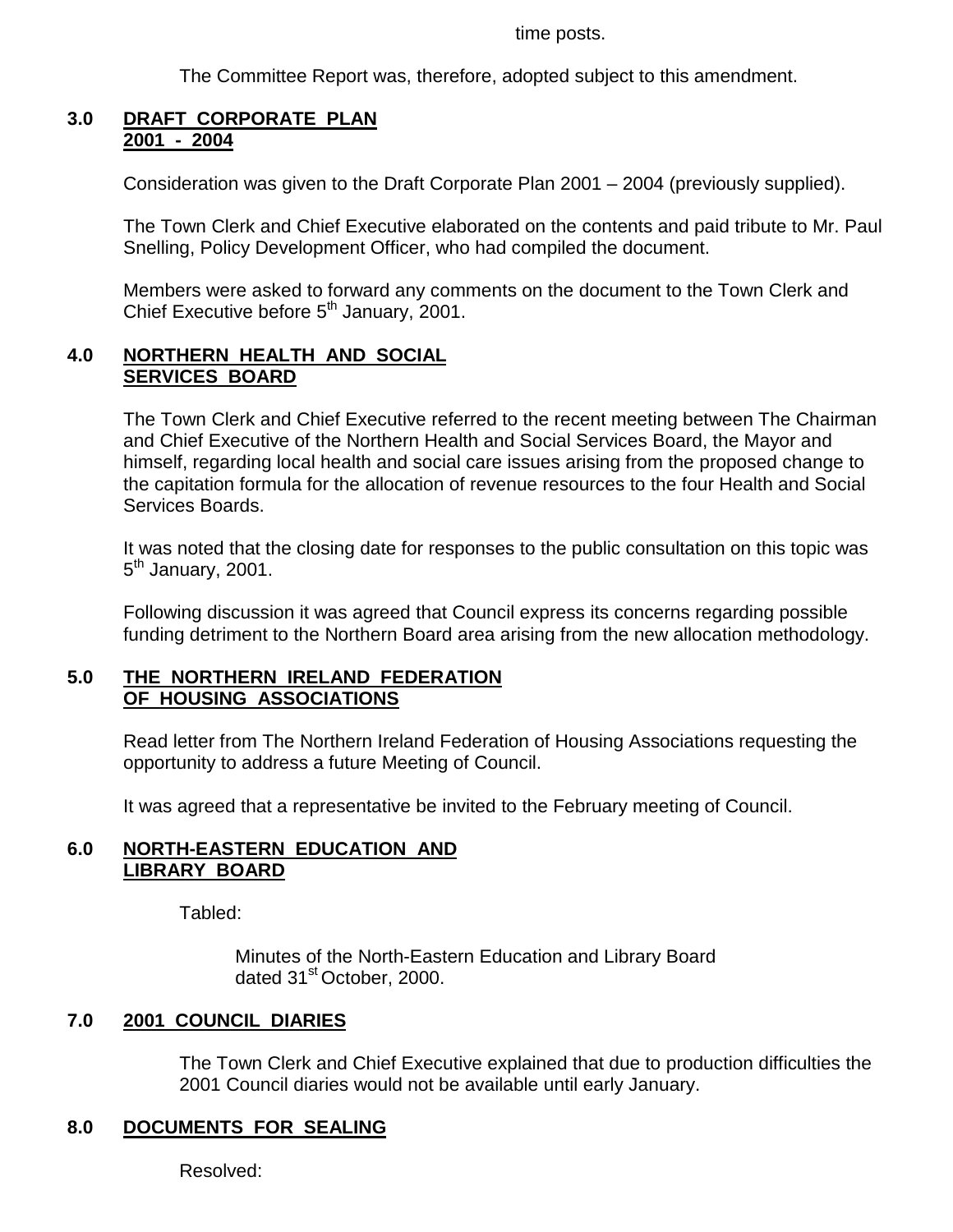That the following documents be sealed:

| 1. Catering Franchise Licence and<br>Counterpart | <b>Restaurant at Coleraine Leisure Centre;</b><br>Council with Mrs. L. Coyles, 7 St. John's<br>Place, Coleraine. |
|--------------------------------------------------|------------------------------------------------------------------------------------------------------------------|
| 2. Priority Agreement (in duplicate)             | <b>Garvagh Development Trust;</b><br>Ulster Bank Ltd. and Council.                                               |
| 3. Agreement                                     | Open space at Cairn Road, Coleraine;<br><b>Council with Columb Henry and Sandel Homes</b><br>Limited.            |
| 4. Cemetery Titles                               | Registration Nos. 2664 – 2672 inclusive:                                                                         |
|                                                  | Agherton<br>$\overline{2}$<br><b>Ballywillan</b><br>5<br>Coleraine<br>$\overline{2}$<br>Portstewart              |

# **9.0 NEW YEAR GREETINGS**

The Mayor extended greetings to everyone for the forthcoming New Year.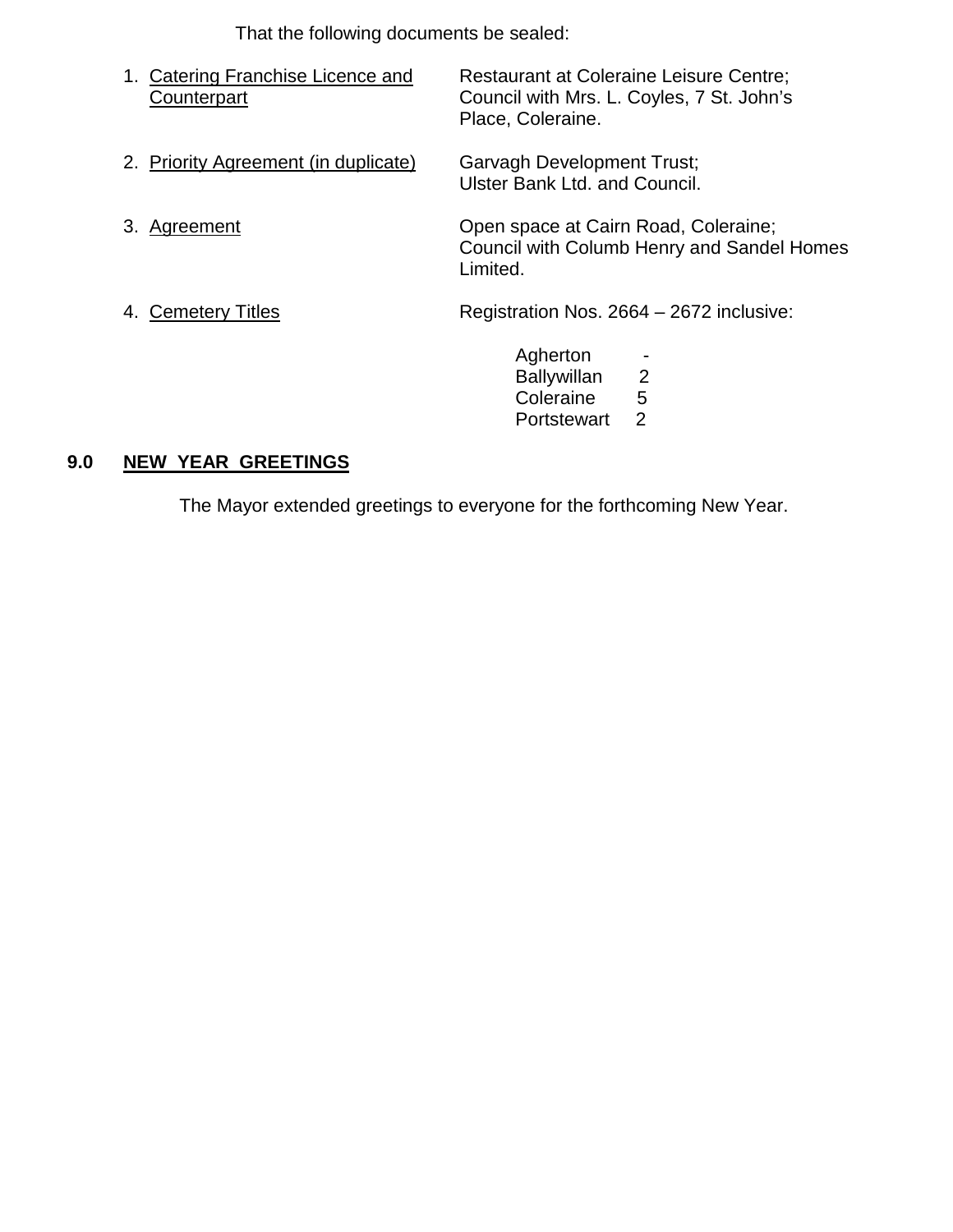#### **LEISURE AND ENVIRONMENT COMMITTEE**

# **2nd January, 2001.**

# **Present:** Councillor E. O'Hara, in the Chair

The Mayor, Councillor E. A. Johnston (Mrs.)

The Deputy Mayor, Councillor B. E. Dempsey (Mrs.)

#### **Aldermen**

P. E. A. Armitage (Mrs.) W. J. McClure (Items 2.1 – 13.1.1) W. J. Watt W. H. King

#### **Councillors**

- D. D. Barbour D. McClarty E. T. Black (Mrs.) G. L. McLaughlin R. S. Bolton R. A. McPherson O. M. Church (Mrs.) W. Mathews W. T. Creelman E. M. Mullan  $($ ltems  $1.0 - 3.3)$  R. D. Stewart N. F. Hillis
- J. J. Dallat (Items 2.1 13.1.1)

# **Officers in**

**Attendance:** Director of Leisure Services, Director of Environmental Health, Director of Technical Services, Recreation Officer, Senior Technical Officer, Principal Building Control Officer, Principal Administrative Officer and Administrative Assistant

**Apologies:** Alderman Ms. Alexander and Councillor Bradley

## **1.0 CONGRATULATIONS**

The Chairman congratulated Councillor Mrs. Black and Mr. John Scott of the

Portrush branch of the Royal National Lifeboat

Institution on being awarded an MBE in the New

Year's Honours List.

Members expressed their congratulations to Councillor Mrs. Black by a round of applause.

The Chief Executive had already written to both recipients conveying Council's warmest congratulations and the Mayor would be hosting a reception for them in the near future.

# **2.0 TECHNICAL SERVICES REPORT**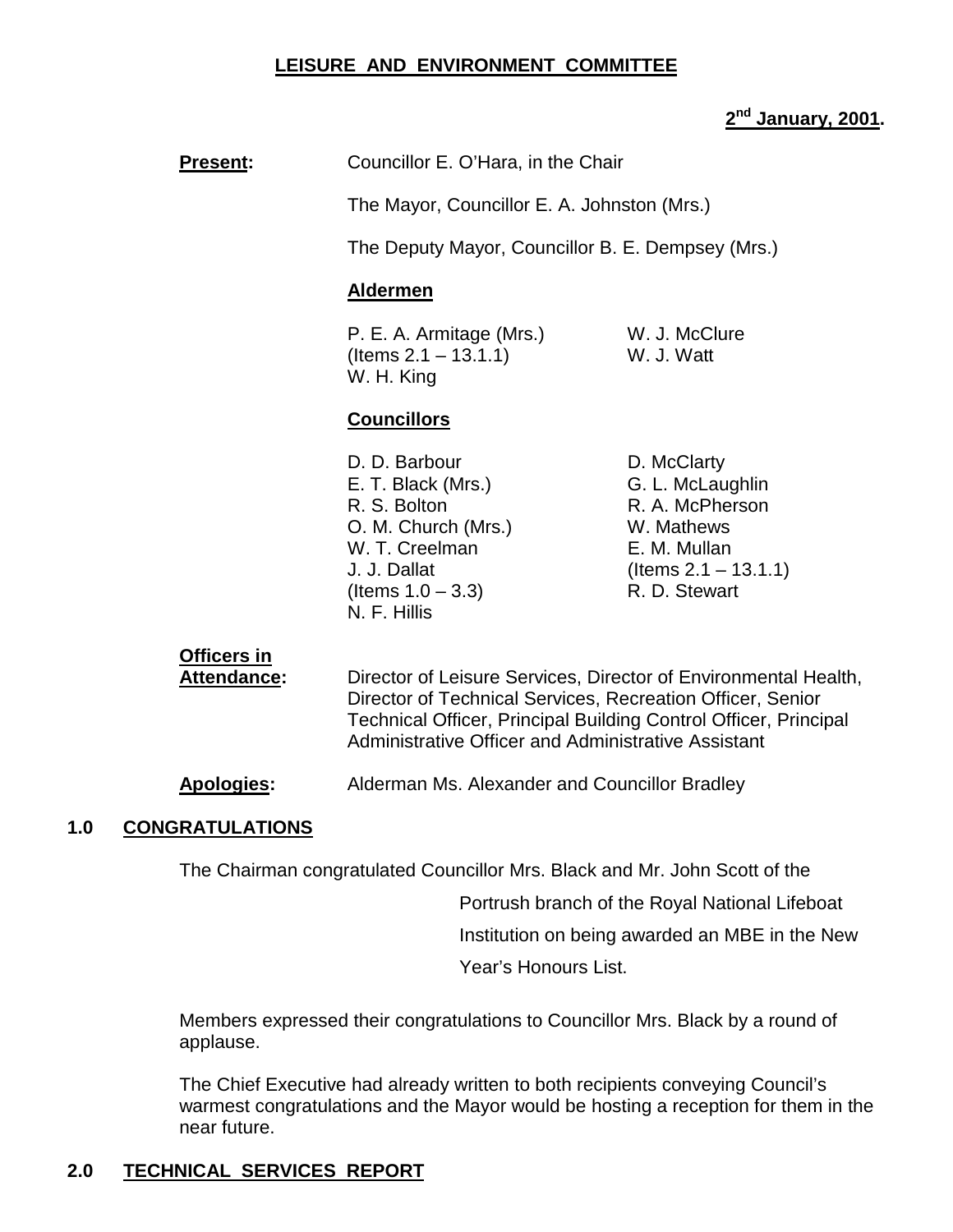The Report of the Director of Technical Services was considered (previously supplied).

Matters arising:

2.1 Entertainments Licences - Council is recommended to agree to add Appendix E Conditions "Appendix E" requirements to the conditions of the Entertainments Licences issued under Article 3 of Schedule 1 of the Local

> Government (Miscellaneous Provisions) (N.I.) Order 1985. This would initially apply to nine premises, as detailed in the report.

It was also recommended to phase the introduction of the requirements, as detailed in Appendix E, that referred to measures to improve the health and safety of young persons at clubs and other such events. Committee noted that a formal launch of this initiative was being arranged.

2.2 Department of Regional Development – Roads Service

> 2.2.1 Proposed Roadway The Department proposed the abandonment of a<br>Abandonment – Caldwell portion of roadway at Caldwell Park, Portrush portion of roadway at Caldwell Park, Portrush Park, Portrush which was no longer required for vehicular or pedestrian traffic.

> > Recommended:

That Council agree.

2.2.2 Disabled Parking Bays - Roads Service proposed to provide disabled James Street and parking bays in the vicinity of 15 James Street Windsor Avenue, and 30 Windsor Avenue, Coleraine. Coleraine Council is recommended to support the

proposals.

2.2.2.1 Applications for Concern was expressed at the length of time Disabled Parking Bays in processing applications for provision of disabled parking bays.

> The Director of Technical Services would raise these concerns with the Divisional Roads Manager.

2.2.3 Coleraine Pedestrian Reference was made to the difficulties encountered Precinct by pedestrians using the precinct during the recent inclement weather.

> The need for a survey to be carried out by Roads Service on wheelchair accessibility within Coleraine was also highlighted.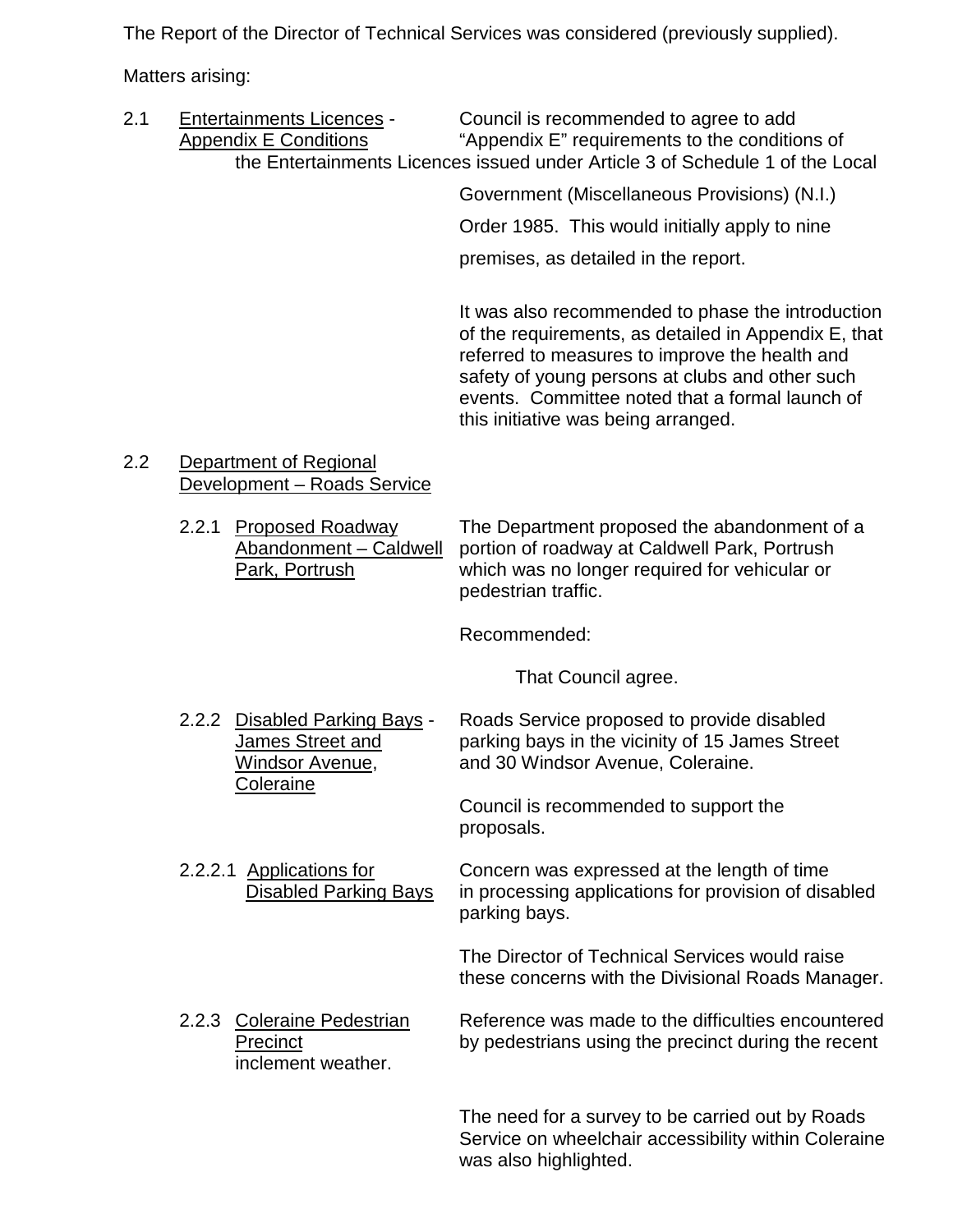The Director of Technical Services would take up these matters with the Divisional Roads Manager.

|     | 2.2.4 Disabled Drivers'<br>Association                                                                  | Recommended:                                                                                                                                                                                                                         |
|-----|---------------------------------------------------------------------------------------------------------|--------------------------------------------------------------------------------------------------------------------------------------------------------------------------------------------------------------------------------------|
|     |                                                                                                         | That a representative from the Disabled<br>Drivers' Association be invited to address<br>a future meeting of Committee.                                                                                                              |
|     | 2.2.5 Weight Limits on Roads<br>roads under Article 4 of the Road Traffic Regulation (N.I.) Order 1997: | Reported that Roads Service proposed to make<br>permanent existing weights on the undernoted                                                                                                                                         |
|     |                                                                                                         | Isle Road Coleraine U325 – from the junction with<br>Dunhill Road A37 to the junction with Windyhill<br>Road B201                                                                                                                    |
|     |                                                                                                         | Ballystrone Road Coleraine U326 - from the<br>junction with Dunhill Road A37 to the junction with<br><b>Windyhill Road B201</b>                                                                                                      |
|     |                                                                                                         | Ballinteer Road Coleraine U336 – from the junction<br>with Farranseer Park Macosquin to the junction<br>with Windyhill Road B201                                                                                                     |
|     |                                                                                                         | Ringrash Road Coleraine C534 – from the junction<br>with Ramsey Park Macosquin to the junction with<br><b>Windyhill Road B201</b>                                                                                                    |
|     |                                                                                                         | Cullyrammer Road Kilrea U368 – from its junction<br>with Mullaghinch Road B188 to a point<br>approximately 650 metres north of its junction with<br>Killyvally Road U369                                                             |
|     |                                                                                                         | Council is recommended to agree.                                                                                                                                                                                                     |
| 2.3 | <b>Building Control</b>                                                                                 |                                                                                                                                                                                                                                      |
|     | 2.3.1<br><b>Approvals</b>                                                                               | Approval had been given for one hundred and eight<br>applications.                                                                                                                                                                   |
| 2.4 | <u>Trade Waste – Revision of</u><br><b>Charging Method</b>                                              | Committee noted information, as detailed in the<br>report, on proposals regarding revised trade waste<br>charging arrangements from April 2001. Trade<br>users had been invited to comment on the scheme<br>by $31st$ January, 2001. |

A report on responses received would be considered at a future meeting of Committee.

# **3.0 LEISURE SERVICES REPORT**

The Report of the Director of Leisure Services was considered (previously supplied). Matters arising: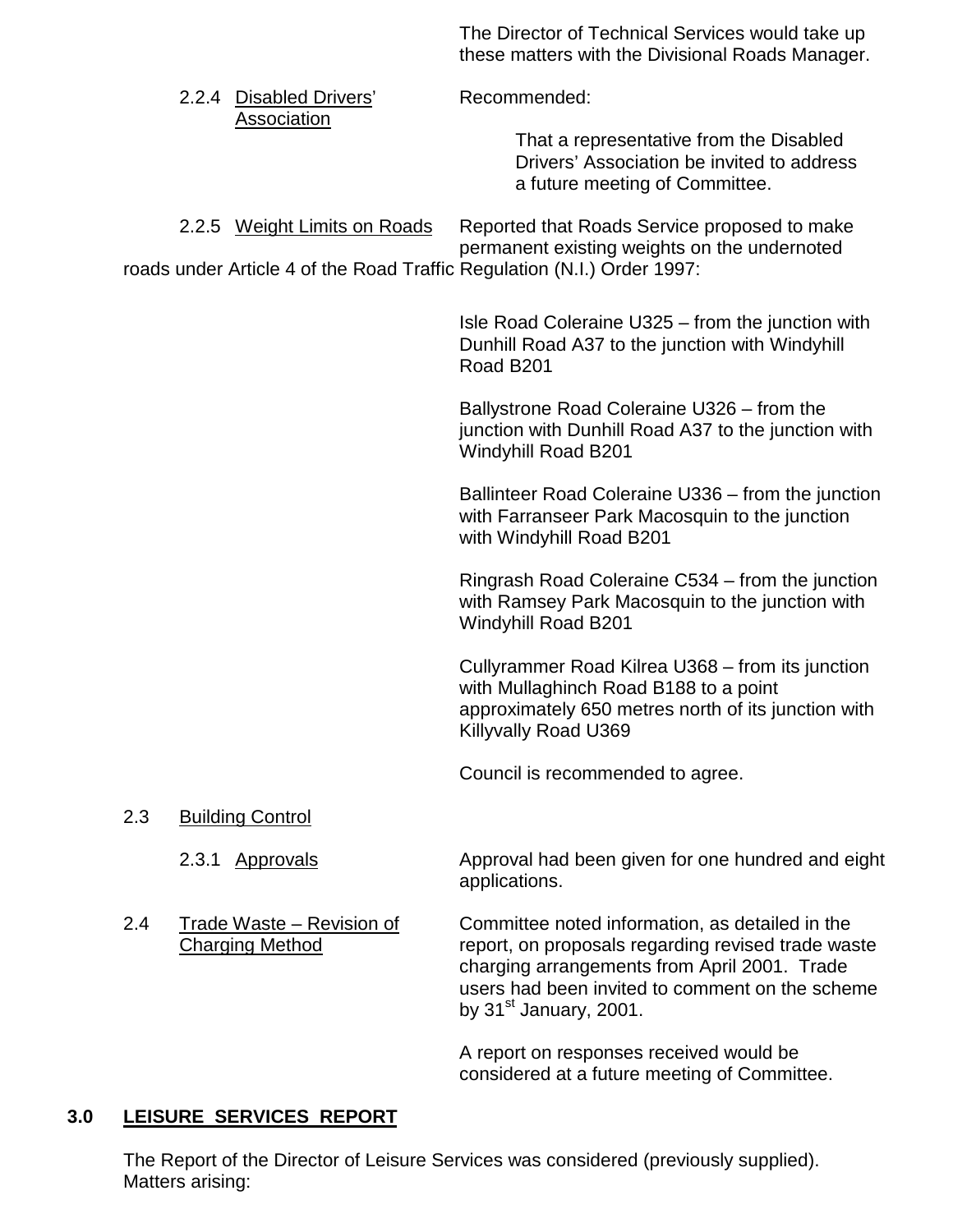| 3.1 | Youth Sport - Coach<br>Development Officer            | Council is recommended to agree to provide a<br>base and secretarial support, as detailed in the<br>report, for a Coach Development Officer who would<br>be employed by the NEELB for a three year period.                                                                       |
|-----|-------------------------------------------------------|----------------------------------------------------------------------------------------------------------------------------------------------------------------------------------------------------------------------------------------------------------------------------------|
| 3.2 | Coleraine Museum - Acquisition<br>and Disposal Policy | Council is recommended to adopt the Acquisition<br>and Disposal Policy for the new Coleraine<br>Museum, as detailed in the report.                                                                                                                                               |
|     |                                                       | The Director of Leisure Services advised that the development brief for the                                                                                                                                                                                                      |
|     |                                                       | Market Yard, incorporating the new museum, was                                                                                                                                                                                                                                   |
|     |                                                       | being finalised.                                                                                                                                                                                                                                                                 |
|     |                                                       | The inventory of artefacts and archival material<br>held by Council was available for members'<br>information.                                                                                                                                                                   |
| 3.3 | <b>Northern Ireland Milk Cup</b>                      | Council had been invited to support the Gala<br>Dinner being organised by The Northern Ireland<br>Milk Cup Committee on Thursday, 15 <sup>th</sup> March,<br>2001 at the Galgorm Manor Hotel, Ballymena by<br>taking a table for twelve people at a cost of<br>£750.00 plus VAT. |
|     |                                                       | Following a full discussion it was recommended<br>that Council support this event as requested.                                                                                                                                                                                  |
| 3.4 | For Information                                       | The Director of Leisure Services provided<br>information in his report on the following:                                                                                                                                                                                         |
|     |                                                       | Flowerfield Arts Centre - Arts and Crafts Courses -<br>February - April 2001.                                                                                                                                                                                                    |

# **4.0 ENVIRONMENTAL HEALTH REPORT**

The Report of the Director of Environmental Health was considered (previously supplied).

Matters arising:

- 4.1 Legal Proceedings
	- (N.I.) Order 1978 -<br>Domestic Noise Pollution

4.1.1 The Pollution Control It was proposed by Alderman McClure and and Local Government seconded by Councillor Stewart: seconded by Councillor Stewart:

> That this matter be considered "In Committee" at the end of the meeting.

4.2 Proposed Implementation of Consideration was given to information, as the Water (N.I.) Order detailed in the report, on a further consultation paper issued by the Department of the Environment. The paper sought Council's views on

the Department's firm proposals to introduce new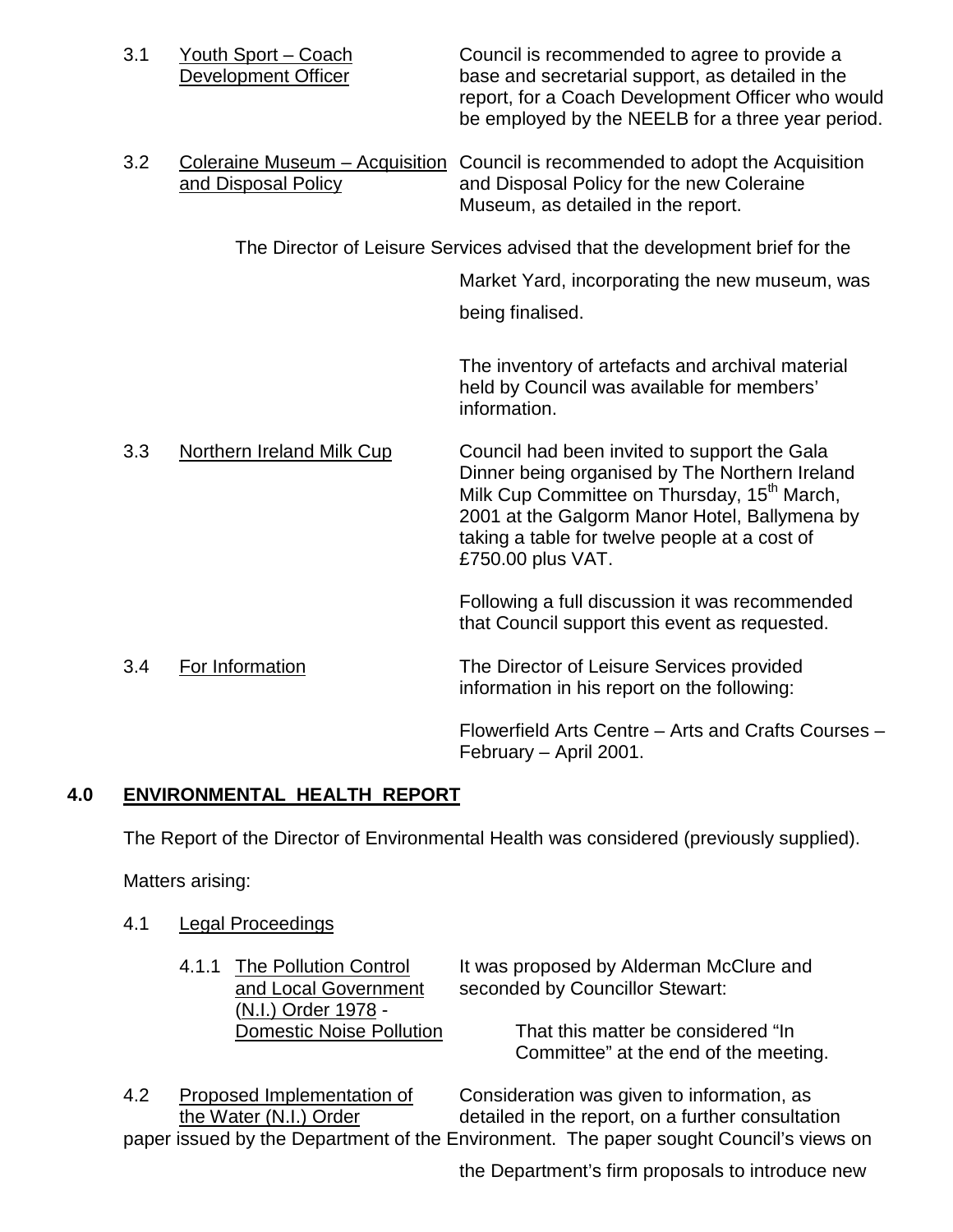legislation regarding the implementation of the

Water (N.I.) Order.

Following discussion it was recommended that Council re-iterate the concerns expressed in response to the earlier consultation on this topic and express its disappointment that these had been largely ignored.

#### 4.3 Local Government Partnership Recommended: on Traveller Issues

That Council continue its membership of the Local Government Partnership on Traveller Issues and contribute £1,000.00 to a central fund out of which the running costs of the Partnership would be met for the foreseeable future.

# **5.0 TIDY BRITAIN GROUP AND GOING FOR GREEN**

Tabled:

Annual Review 1999/2000.

# **6.0 ARTS COUNCIL OF NORTHERN IRELAND - NATIONAL LOTTERY FUND**

Tabled:

Annual Report 1999 – 2000.

# **7.0 OFFICIAL PHOTOGRAPH**

Members were asked to note that the official Council photograph had been arranged for 6.30 p.m. on Tuesday,  $23<sup>rd</sup>$  January, 2001.

# **8.0 THE MARKET YARD, COLERAINE**

Reference was made to the possibility of Roads Service use of the Market Yard for temporary car parking being extended.

The Director of Leisure Services would take this matter up with the Divisional Roads Manager.

# **9.0 WATER SKIING - THE MARINA**

In response to a query the Director of Leisure Services confirmed that water skiing was a permitted activity on the River Bann in the vicinity of Coleraine Marina.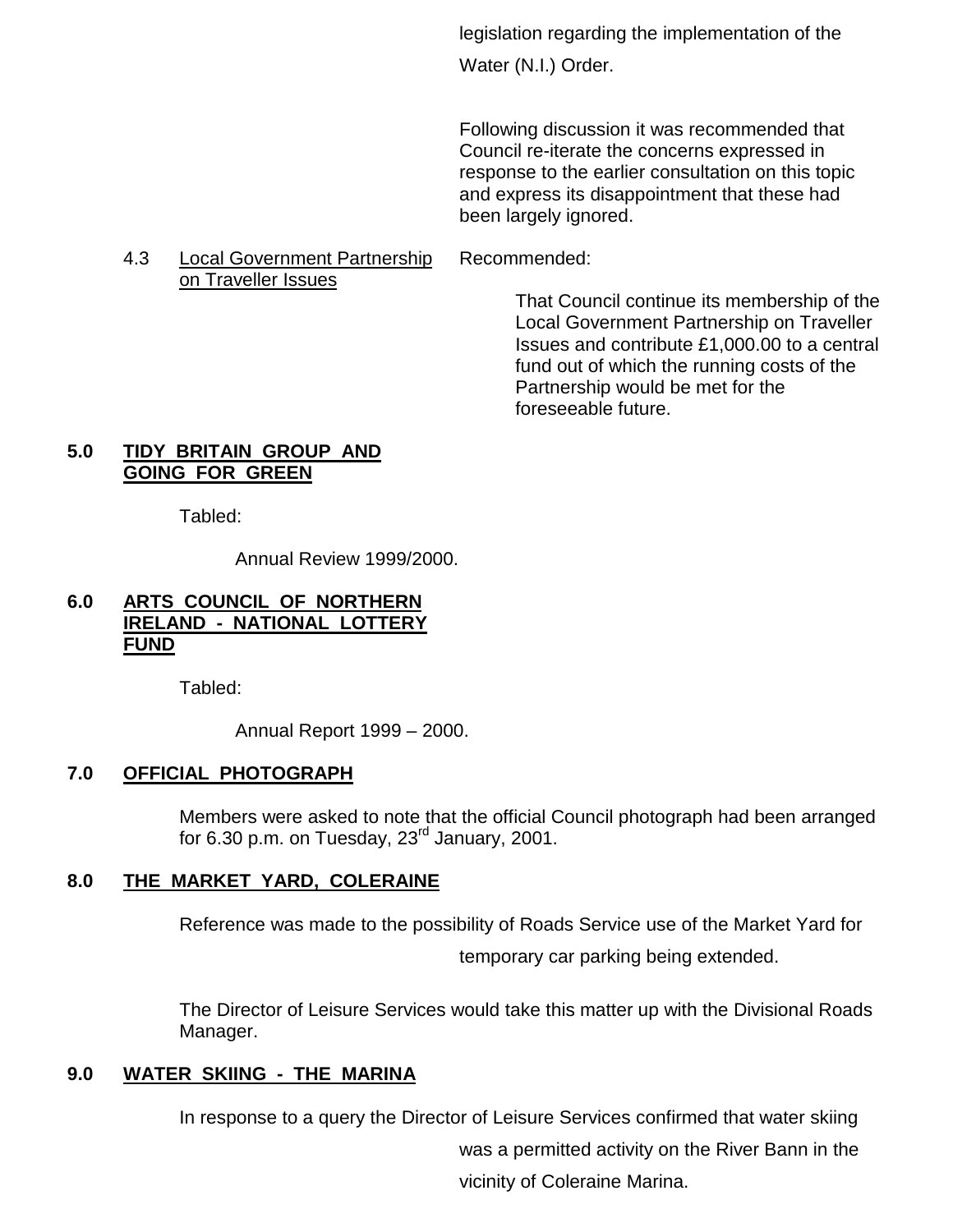#### **10.0 STREET NAME PLATES**

Reference was made as to the responsibility for erecting street name plates.

The Director of Technical Services confirmed that this was a Council responsibility and he would investigate any specific problems.

#### **11.0 FLY-TIPPING AT BLAGH ROAD**

Reference was made to a recent incident of fly-tipping at Blagh Road, Coleraine.

The Director of Technical Services confirmed that Council investigated such incidents and would initiate prosecutions where possible.

#### **12.0 IMPORTATION OF FROZEN POULTRY**

Reference was made to recent reports of the water content of frozen poultry imported

to the Province from outside the E.C.

The Director of Environmental Health advised that legislation required the percentage of added water in such products to be clearly labelled. The Environmental Health Department would investigate any specific problems.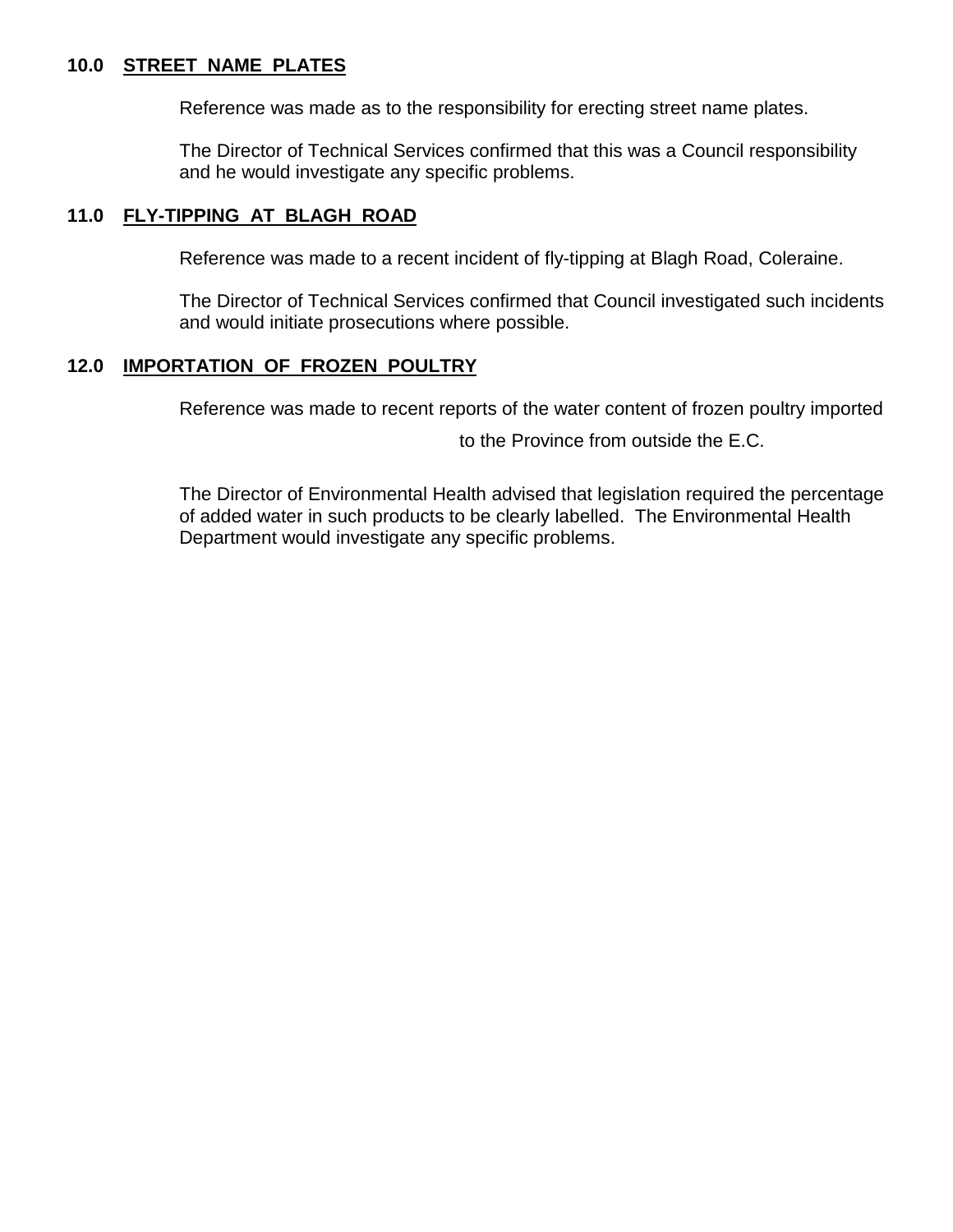# **PLANNING COMMITTEE**

# **9th January, 2001.**

| Present:                                 | Councillor G. L. McLaughlin in the Chair                                                                                                 |                                                                                                    |
|------------------------------------------|------------------------------------------------------------------------------------------------------------------------------------------|----------------------------------------------------------------------------------------------------|
|                                          | The Deputy Mayor, Councillor B. E. Dempsey (Mrs.)<br>(Items $1.0 - 1.12$ )                                                               |                                                                                                    |
|                                          | <b>Aldermen</b>                                                                                                                          |                                                                                                    |
|                                          | C. S. Alexander (Ms.)<br>W. J. McClure                                                                                                   | W. J. Watt                                                                                         |
|                                          | <b>Councillors</b>                                                                                                                       |                                                                                                    |
|                                          | D. D. Barbour<br>O. M. Church (Mrs.)<br>W. T. Creelman<br>J. J. Dallat<br>(Items $1.0 - 1.21$ )<br>N. F. Hillis<br>(Items $1.0 - 1.27$ ) | R. A. McPherson<br>E. M. Mullan<br>(Items $1.0 - 1.22$ )<br>R. D. Stewart<br>(Items $1.0 - 1.16$ ) |
| <u>Also in</u><br><u>Attendance:</u>     | Representatives from the Planning Service -<br>Mr. A. Meenagh and Miss H. Clements                                                       |                                                                                                    |
| <b>Officers in</b><br><b>Attendance:</b> | Town Clerk and Chief Executive and Administrative Assistant                                                                              |                                                                                                    |
| Apologies:                               | The Mayor, Aldermen Mrs. Armitage and King<br>Councillors Mrs. Black, Bolton, Bradley, McClarty<br>Mathews and O'Hara                    |                                                                                                    |
|                                          |                                                                                                                                          |                                                                                                    |

## **1.0 PLANNING APPLICATIONS**

A list of sixty-seven applications was considered (previously supplied).

#### **Applications Deferred from Previous Meeting**

1.1 Application No. D1 C/2000/0706/O **Site for Dwelling opposite** 58 Ballyrogan Road, Garvagh for Mr. Doherty

The opinion of the Planning Service was to refuse.

Following discussion it was agreed that the application be deferred for one month. Committee would request the Divisional Planning Manager to meet with the agent and Councillor Dallat.

1.2 Application No. D2 C/2000/0720/O

The opinion of the Planning Service was to refuse.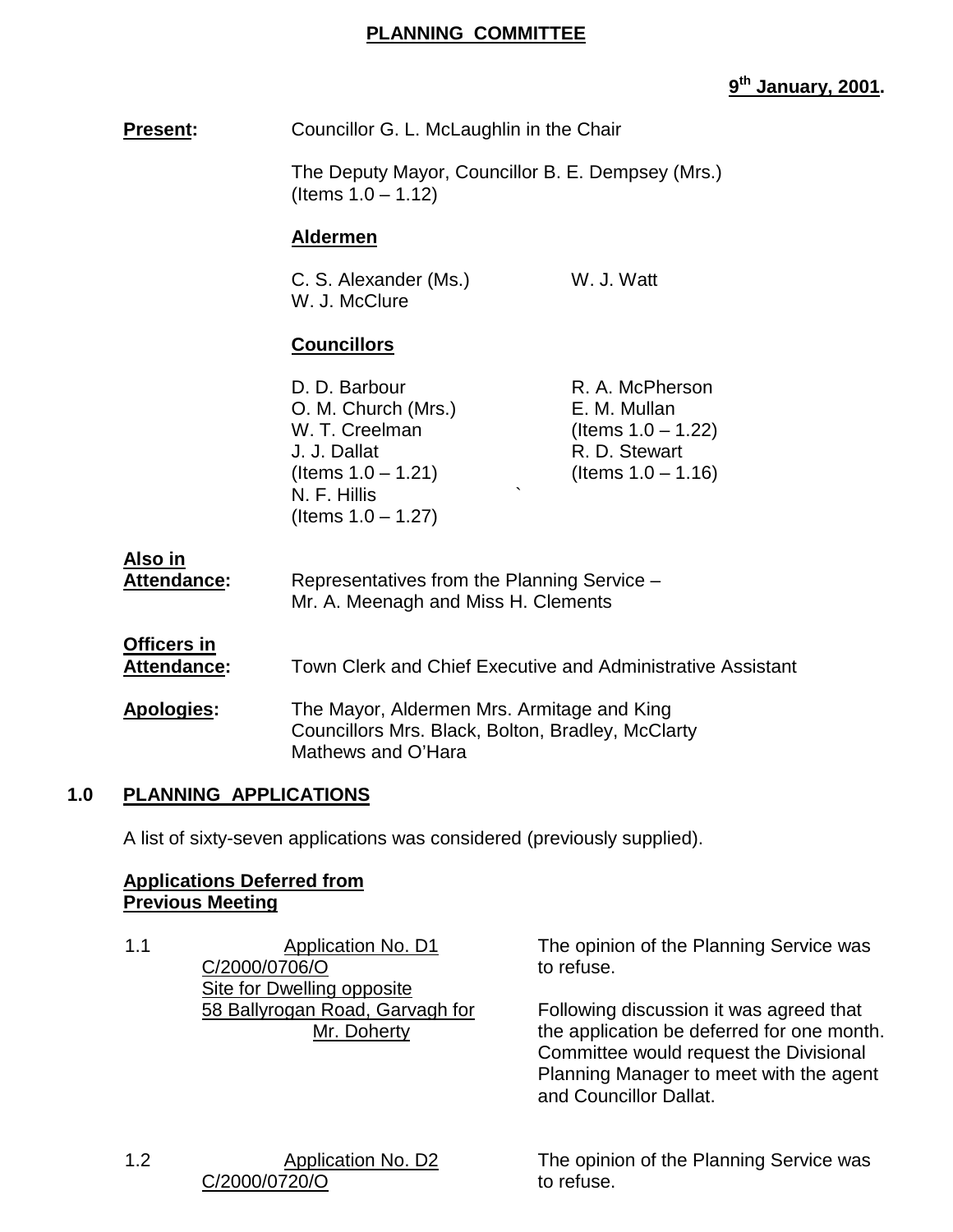Site for farm retirement dwelling and garage at 250m (approx.) south-east of 34 Ballymadigan Road, Castlerock for Mr. W. Thompson

C/2000/0764/F Erection of dwelling and garage at site between 99 and 107 Gorran Road,

1.3 Application No. D3 C/2000/0748/O Site for a dwelling house on land adjacent to No. 5 Ballyagan Road, Garvagh for Mr. T. Reid

1.4 Application No. D4

It was agreed that the application be deferred for one month to facilitate further discussions with the applicant.

The opinion of the Planning Service was to refuse.

It was proposed by Alderman Watt, seconded by Councillor Mrs. Church and agreed:

> That the application be deferred for two weeks for further discussions with the applicant.

The opinion of the Planning Service was to refuse.

It was proposed by Councillor Mullan, seconded by Councillor Dallat and unanimously agreed:

> That the application be approved.

The opinion of the Planning Service was to refuse.

It was agreed that the application be deferred for one month to facilitate further discussions with the applicant.

The opinion of the Planning Service was to refuse.

No representations had been received within the statutory consultation period. The application would be refused.

The opinion of the Planning Service was to approve.

It was agreed that the application be approved subject to the dwelling being one-and-a-half storey.

The opinion of the Planning Service was to refuse.

It was agreed that if the application was not withdrawn within two weeks it would be refused.

1.5 Application No. D5 C/2000/0766/O Dwelling and garage at Grove Road, Swatragh, Maghera for D. McKeague

Garvagh for Mr. C. McIntyre

1.6 Application No. D6 C/2000/0815/O Site for dwelling at Gelvin Road, Garvagh for Mrs. H. McKeown

1.7 Application No. D7 C/2000/0822/O Site of dwelling and garage at Carrowreagh Road, Garvagh for Mr. R. McFetridge

1.8 **Application No. D8** C/2000/0851/F Erection of 2 no. semi-detached dwellings to rear of No. 50 Coleraine Road, Garvagh for Abercorn Homes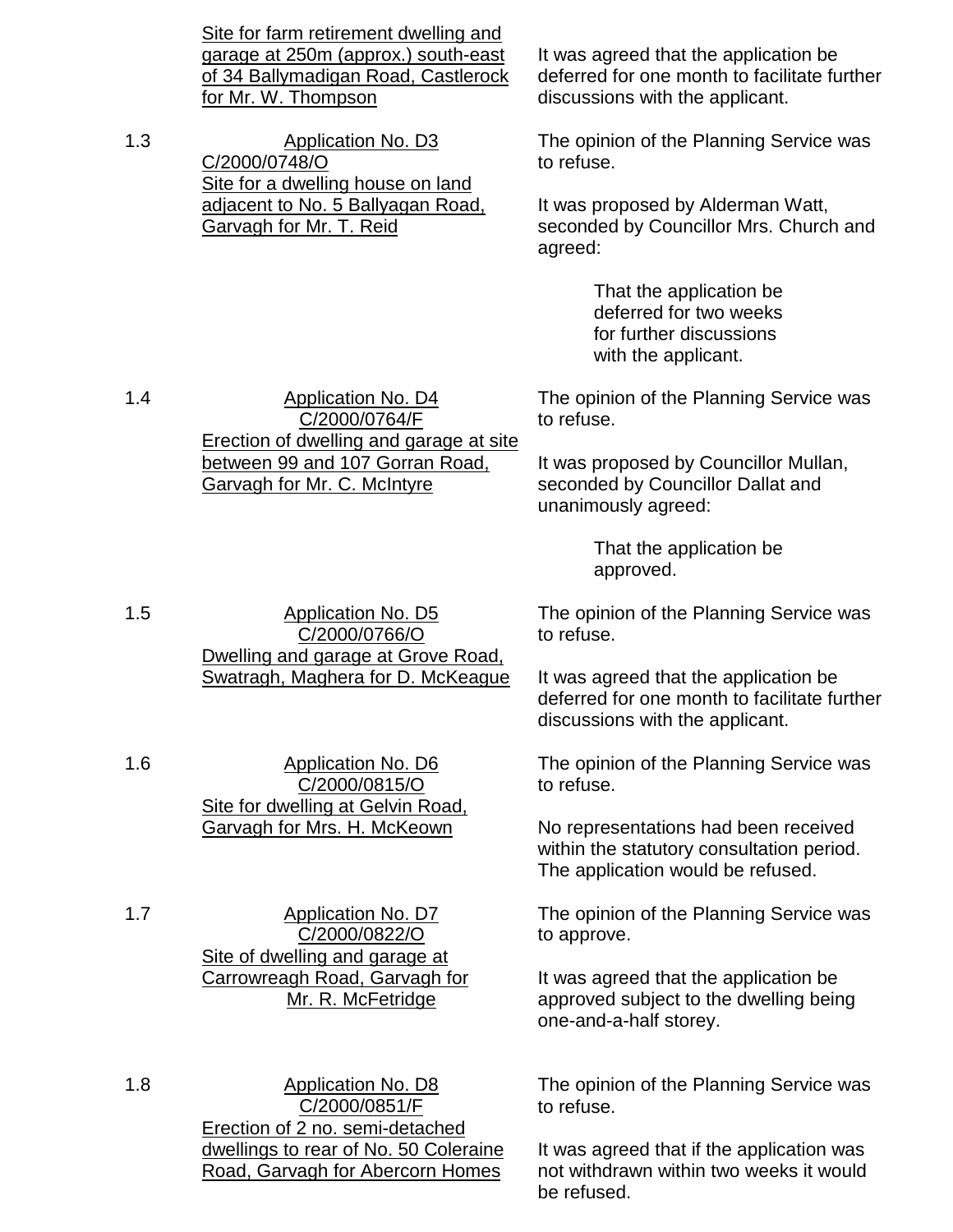1.9 Application No. D9 C/2000/0857/F Erection of replacement dwelling at 7 Glen Road, Garvagh for Mr. and Mrs. S. McNicholl

1.10 Application No. D10 C/2000/0867/F 2 no. semi-detached dwellings at 26 Inishowen Park, Portstewart for M & A Builders

1.11 Application No. D11 C/2000/0869/F Erection of single storey side and rear extension at 62 Dunsuivinish Avenue, Portstewart for Mr. A. Toms

1.12 Application No. D12 C/2000/0870/O Site for dwelling at Tirkeeran Road (adjacent to Culbane Terrace), Garvagh for Mr. S. McNicholl

# **NEW APPLICATIONS**

1.13 Application No. 7 C/2000/0807/A Erection of externally illuminated fascia signs and an internally illuminated projecting sign at Northern Counties, Main Street/Mark Street, Portrush for North Coast Hotels Ltd.

1.14 Application No. 10 C/2000/0863/F Erection of a steel framed building to be used as a store at 96 Moneybrannon Road, Drumcroon, Coleraine for Aghadowey Creamery Ltd.

1.15 Application No. 13 C/2000/0882/F Erection of external chimney at 3 Forest Park, Coleraine for Mr. W. J. Gibson

The opinion of the Planning Service was to refuse.

It was agreed that the application be approved subject to satisfactory revised plans being received within two weeks otherwise the application would be refused.

The opinion of the Planning Service was to approve.

It was agreed that the application be approved.

The opinion of the Planning Service was to refuse.

It was agreed that the application be approved subject to satisfactory revised plans being received within two weeks otherwise the application would be refused.

The opinion of the Planning Service was to refuse.

It was agreed that the application be refused.

The opinion of the Planning Service was to approve.

Following discussion it was agreed that the application be deferred for one month to facilitate further consideration of the policy on signs by the Planning Service.

The opinion of the Planning Service was to approve.

No representations had been received within the statutory consultation period and the application would be approved.

The opinion of the Planning Service was to approve.

It was noted that this was a retrospective application.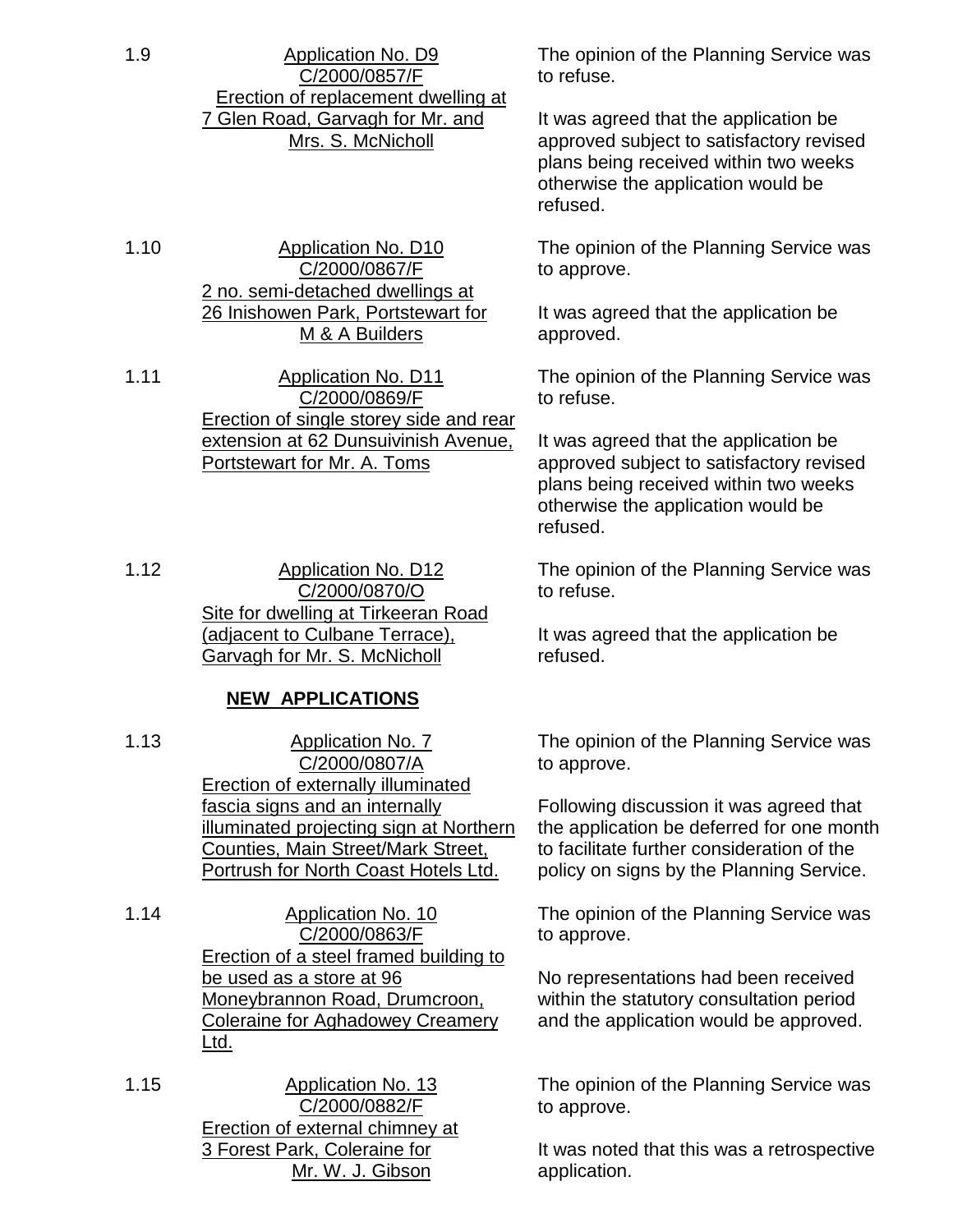It was proposed by Councillor Mullan, seconded by Councillor Dallat and unanimously agreed:

> That the application be refused.

The opinion of the Planning Service was to approve.

No representations had been received within the statutory consultation period and the application would be approved subject to conditions relating to the façade of the building.

The opinion of the Planning Service was to refuse.

It was agreed that the application be deferred for one month to facilitate a Council site visit.

The opinion of the Planning Service was to refuse.

It was agreed that the application be deferred for one month to facilitate further discussions with the applicant.

The opinion of the Planning Service was to refuse.

It was proposed by Councillor Dallat, seconded by Councillor Mullan and agreed:

> That the application be deferred for one month to facilitate further discussions with the applicant.

The opinion of the Planning Service was to approve.

No representations had been received within the statutory consultation period and the application would be approved.

The opinion of the Planning Service was to approve.

No representations had been received within the statutory consultation period

1.16 Application No. 15 C/2000/0886/O Site for four-storey apartment block (4 no. apartments, two-storey town house at rear) of 11 Lansdowne Crescent, Portrush for M & A McAllister

1.17 Application No. 21 C/2000/0897/O Proposed retirement dwelling 200m east of 22 Tamnyrankin Road, Swatragh for Mr. J. P. Tohill

1.18 Application No. 24 C/2000/0902/A Erection of free standing sign at 110 Agivey Road, Carnroe, Kilrea for Mr. H. O'Boyle

1.19 Application No. 27 C/2000/0907/F Erection of dwelling (two-storey) with detached garage adjacent to 77 Temple Road, Garvagh, Coleraine for Mr. D. McGoldrick

1.20 Application No. 28 C/2000/0909/F Demolition of existing dwellings and construction of 6 no. apartments (1 no. three-storey block) and associated car parking at 24, 26 and 28 Brook Street, Coleraine for Patton Homes

1.21 Application No. 32 C/2000/0915/F Single storey side extension at Ratheane Nursing Home, Mountsandel Road, Coleraine for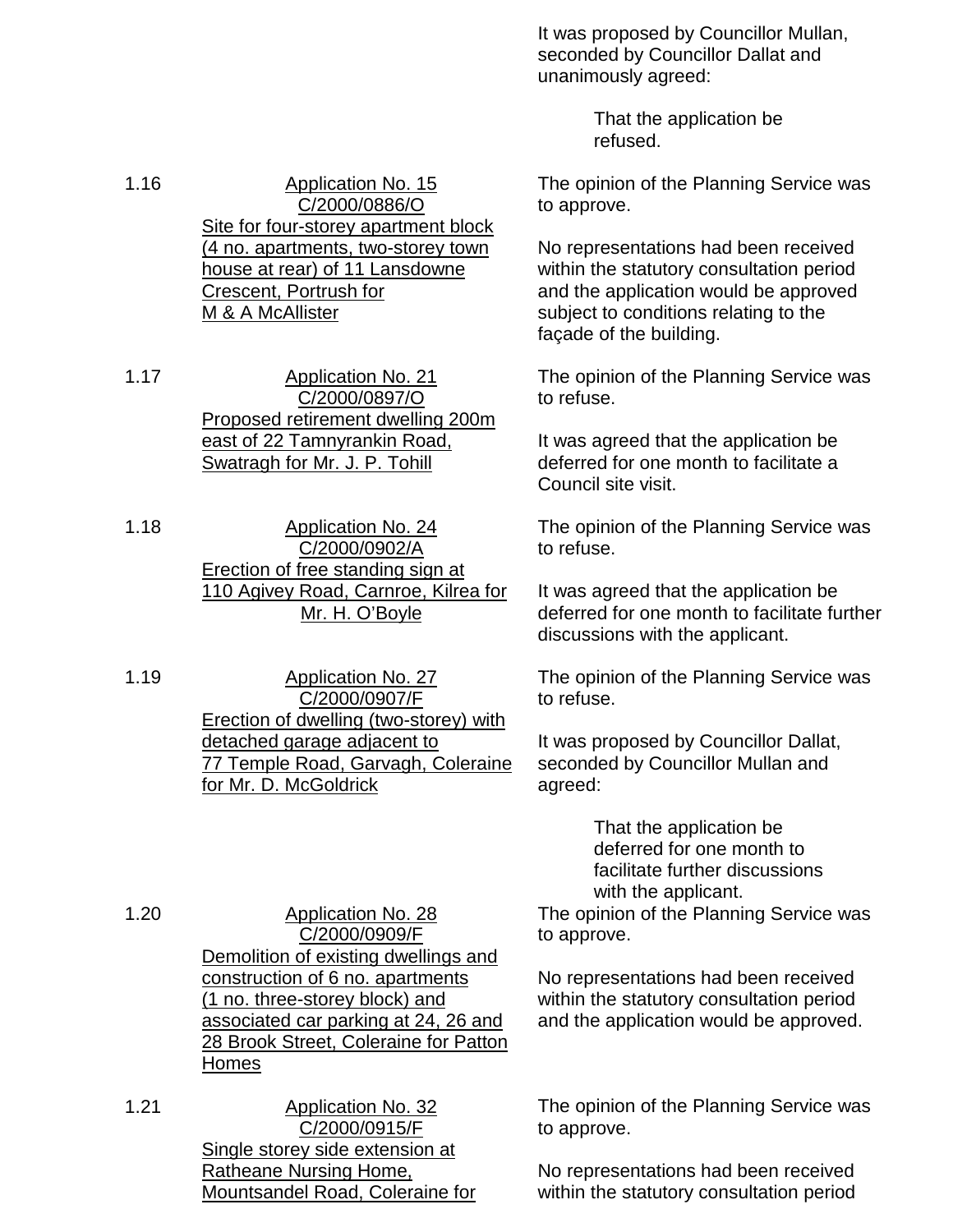1.22 Application No. 41 C/2000/0929/F Alteration to existing approval (ref. C/1999/0858/F) – Amendments to internal layout including minor increase to floor area (23.47 sq m): increase in ridge height (1.4 m) and minor amendments to front and rear elevations at Bayview Hotel, Bayhead Road, Portballintrae for Paracin Ltd.

Ratheane Nursing Home and the application would be approved.

The opinion of the Planning Service was to approve.

No further representations had been received within the statutory consultation period.

Following discussion it was proposed by Councillor McPherson, seconded by Alderman Ms. Alexander and agreed:

> That the application be deferred for one month to facilitate further consideration by the Planning Service.

The opinion of the Planning Service was to refuse.

It was agreed that the application be deferred for one month to facilitate further discussions with the applicant.

The opinion of the Planning Service was to approve.

No representations had been received within the statutory consultation period and the application would be approved.

The opinion of the Planning Service was to approve.

No representations had been received within the statutory consultation period and the application would be approved.

The opinion of the Planning Service was to approve.

No representations had been received within the statutory consultation period and the application would be approved.

- 75A Coleraine Road, Garvagh;
- (b) Proposed caravan park Ballyhackett, Castlerock.

1.23 Application No. 44 C/2000/0936/O Site for dwelling and garage adjacent to 56 Knocknogher Road, Castlerock for Agrolon (N. Ireland) Ltd.

1.24 Application No. 47 C/2000/0941/F Proposed demolition of existing church, construction of new church, foyer and stores at Coleraine Baptist Church, Abbey Street, Coleraine for Coleraine Baptist Church

1.25 Application No. 50 C/2000/0948/F Single storey front extension and alterations to dwelling at Old Station House, 1 Moneybrannon Road, Aghadowey, Coleraine for E. S. McIlhagger

1.26 Application No. 55 C/2000/0960/F Erection of dwelling and detached garage (change of house type) at Site 9 Greystone Park, Coleraine for Harcourt Developments

1.27 **General Matters** (a) Site for bungalow (renewal) –

# **2.0 SOCIETY STREET, COLERAINE -**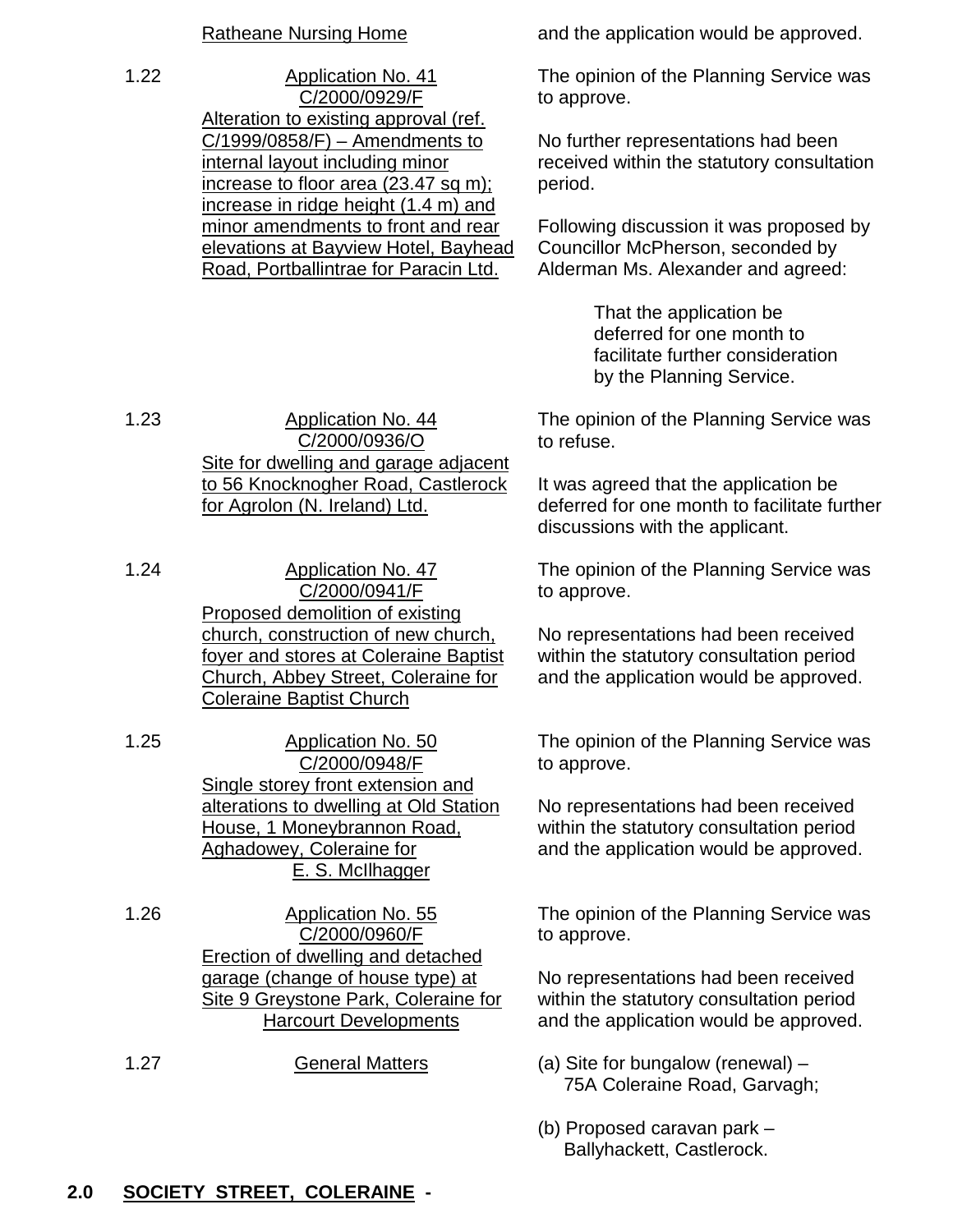# **ENVIRONMENTAL IMPROVEMENT SCHEME PHASE 2**

Reported that the Planning Service had now secured funding to proceed with Phase

2 of the Environmental Improvement Scheme extending to the Long Commons car park (plans on display).

In addition to improving the visual quality and physical standard of Society Street it would create a much more attractive pedestrian link between the car park and the town centre shopping area.

Members welcomed the scheme which was due to commence in January 2001.

# **3.0 UNAUTHORISED HOT FOOD TAKE-AWAY - 3 DUNLUCE AVENUE, PORTRUSH**

Read letter from the Divisional Planning Officer in reply to Council's letter regarding unauthorised use of 3 Dunluce Avenue, Portrush as a hot food take-away.

The Department had served an Enforcement Notice on the owner/occupier requiring the return of the use of the premises to a sit-in café but this had not been complied with.

On 8<sup>th</sup> November, 2000 the Department forwarded the enforcement file to the Departmental Solicitors Office requesting that a summons be served on the owner/occupier in relation to the Breach of Enforcement Notice. The Department was awaiting notification that the summons had been served.

Noted.

## **4.0 APPLICATION NO. C/2000/0312 ERECTION OF DETACHED DOMESTIC GARAGE - 12 BEAGHVILLE DRIVE, PORTRUSH**

Read letter from the Planning Service regarding the above planning application which had been referred to the Management Board for consideration.

Following careful consideration of the application the Management Board had concluded that planning permission should be granted.

Noted.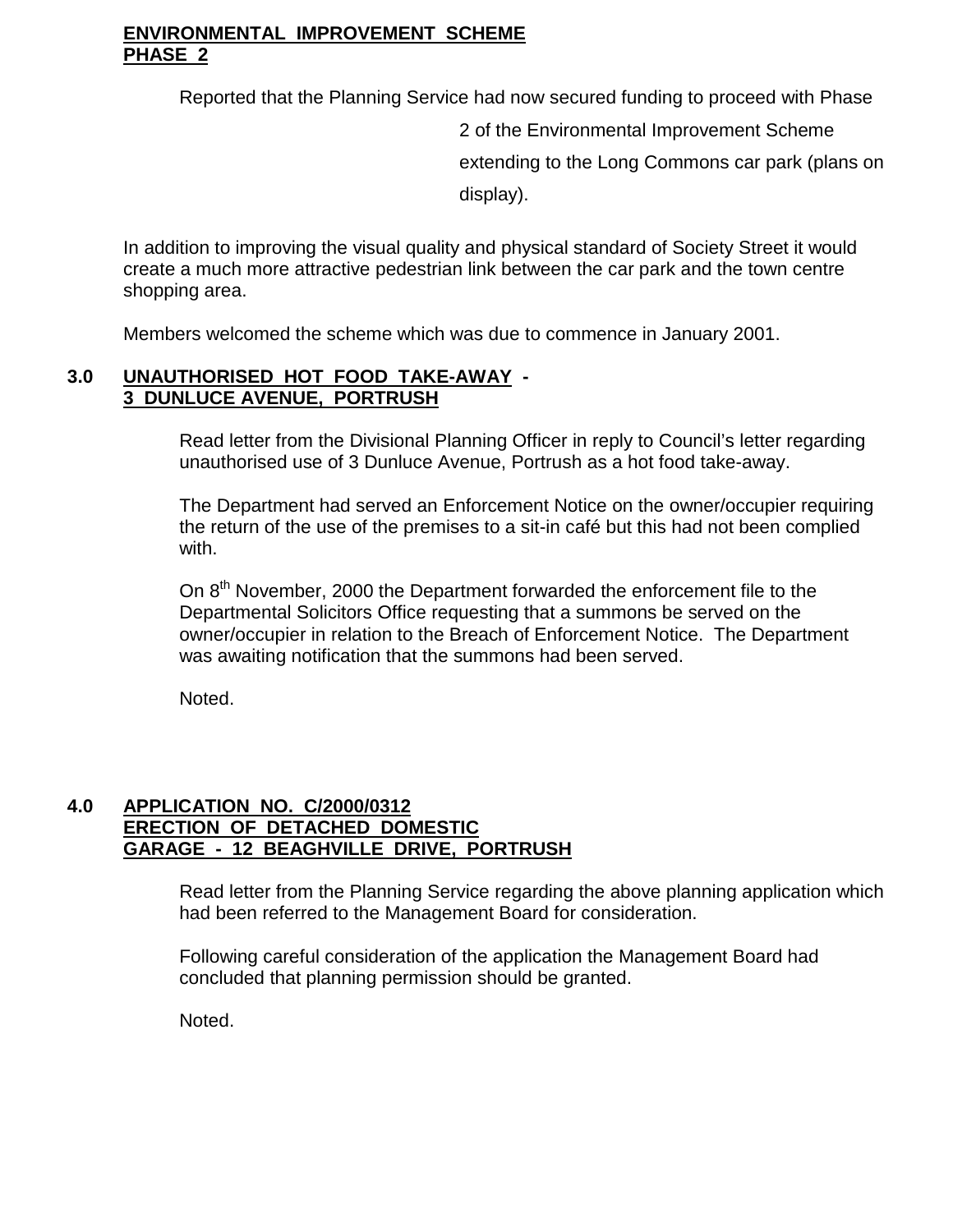# **POLICE LIAISON COMMITTEE**

# **11th January, 2001.**

| <b>Present:</b>                               | Councillor R. A. McPherson, in the Chair                                                                |                                            |  |
|-----------------------------------------------|---------------------------------------------------------------------------------------------------------|--------------------------------------------|--|
|                                               | The Mayor, Councillor E. A. Johnston (Mrs.)                                                             |                                            |  |
|                                               | The Deputy Mayor, Councillor B. E. Dempsey (Mrs.)                                                       |                                            |  |
|                                               | <b>Aldermen</b>                                                                                         |                                            |  |
|                                               | W. J. Watt<br>C. S. Alexander (Ms.)<br>P. E. A. Armitage (Mrs.)<br>(Items 1.0, $3.0 - 6.0$ )            |                                            |  |
|                                               | <b>Councillors</b>                                                                                      |                                            |  |
|                                               | D. D. Barbour<br>E. T. Black (Mrs.)<br>O. M. Church (Mrs.)<br>W. T. Creelman                            | N. F. Hillis<br>E. O'Hara<br>R. D. Stewart |  |
| <b>Representatives</b><br><u>from R.U.C.:</u> | Superintendent A. D. Cousley and Sergeant N. Monteith                                                   |                                            |  |
| Officers in<br><b>Attendance:</b>             | Town Clerk and Chief Executive, Director of Environmental<br><b>Health and Administrative Assistant</b> |                                            |  |
| <b>Apologies:</b>                             | Alderman King, Councillors Bradley and McClarty                                                         |                                            |  |

#### **1.0 PRESENTATIONS BY RUC PERSONNEL - (i) ROLE OF THE RUC BAND (ii) RUC CHANGE MANAGEMENT**

Superintendent Cousley apologised on behalf of the representatives who were to have made presentations to Committee but were unable to attend.

He advised members that Sergeant Monteith would provide a short presentation on the Report of the Independent Commission on Policing for Northern Ireland and how implementation was envisaged.

Sergeant Monteith highlighted the main aspects of the new arrangements for policing and answered members' questions on this topic.

The Chairman thanked Sergeant Monteith for his interesting and informative presentation.

# **2.0 CRIME REPORT**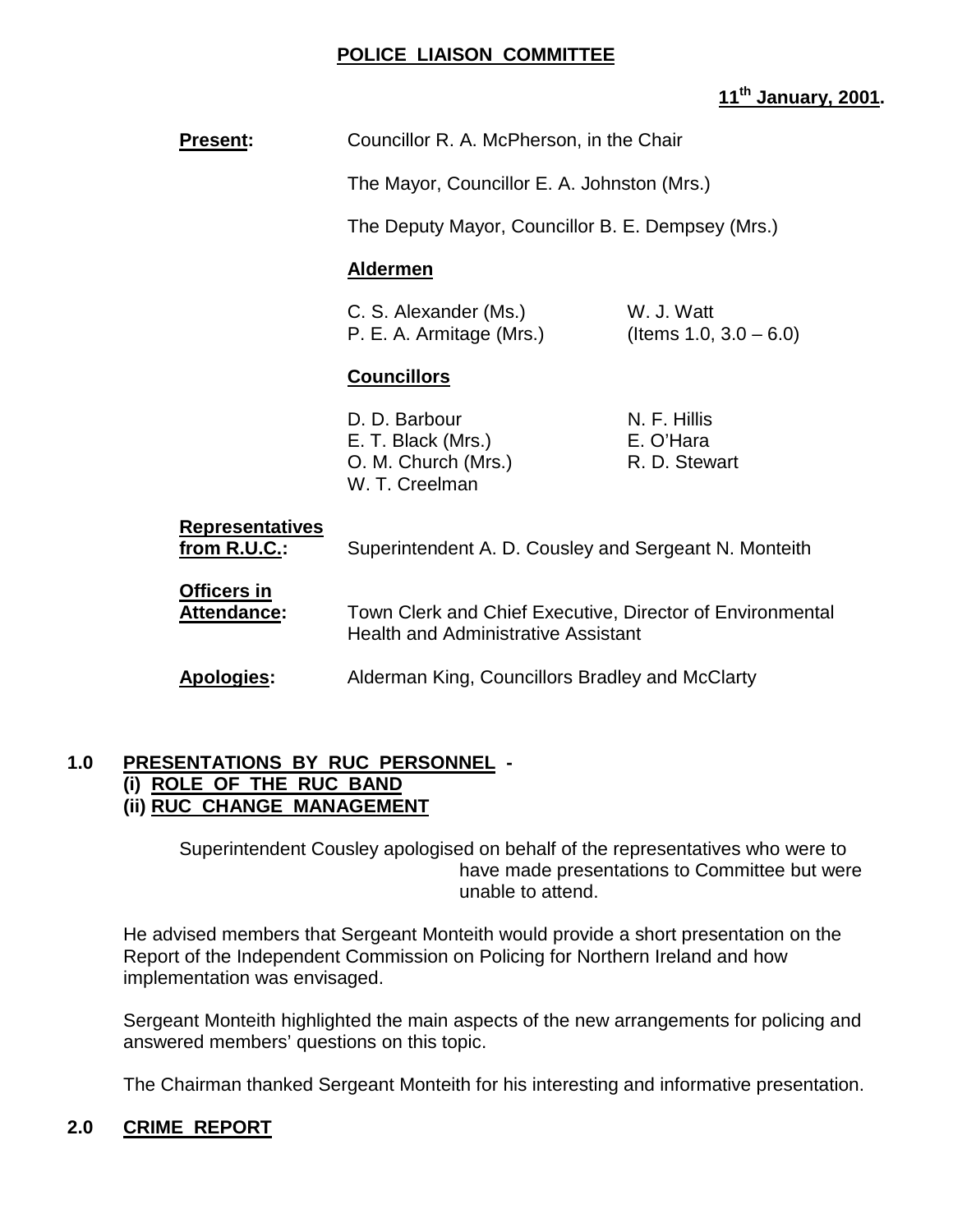Superintendent Cousley reported on statistics regarding drug seizures, crime and traffic accidents in the area and answered various questions posed by members on these statistics.

Congratulations were extended by Superintendent Cousley to Council on the success of the Coleraine and District Door Supervisors' Registration Scheme.

## **3.0 GENERAL MATTERS**

The following matters were raised:

- 3.1 Re-housing N.I. Housing Executive tenants Portrush;
- 3.2 Criminal damage T.V. cameras;
- 3.3 Armed robberies/burglaries Portrush;
- 3.4 Assault Portstewart;
- 3.5 Lodge Road roundabout;
- 3.6 Traffic speeding Agivey Road, Aghadowey;
- 3.7 Fog Lamps;
- 3.8 Car thefts Coleraine.

## **4.0 POLICE AUTHORITY FOR NORTHERN IRELAND**

Tabled:

Police Authority for Northern Ireland – Annual Report for 1999/2000.

## **5.0 DISABLED POLICE OFFICERS' ASSOCIATION**

Following discussion it was recommended:

That a representative from the Disabled Police Officers' Association be invited to attend a future meeting of Committee.

#### **6.0 SUPERINTENDENT A. D. COUSLEY - RETIREMENT**

The Chairman referred to the forthcoming retirement of Superintendent A. D. Cousley after forty years' service with the R.U.C.

- On behalf of Committee the Chairman thanked Superintendent Cousley for his service to the community and wished him a happy retirement.
- The Town Clerk and Chief Executive, on behalf of Council officials, paid tribute to Superintendent Cousley for the excellent working relationships he had helped to develop between Council and the R.U.C.

Superintendent Cousley thanked members and officers for the hospitality extended to him and Mrs. Cousley over the past years. He wished all concerned success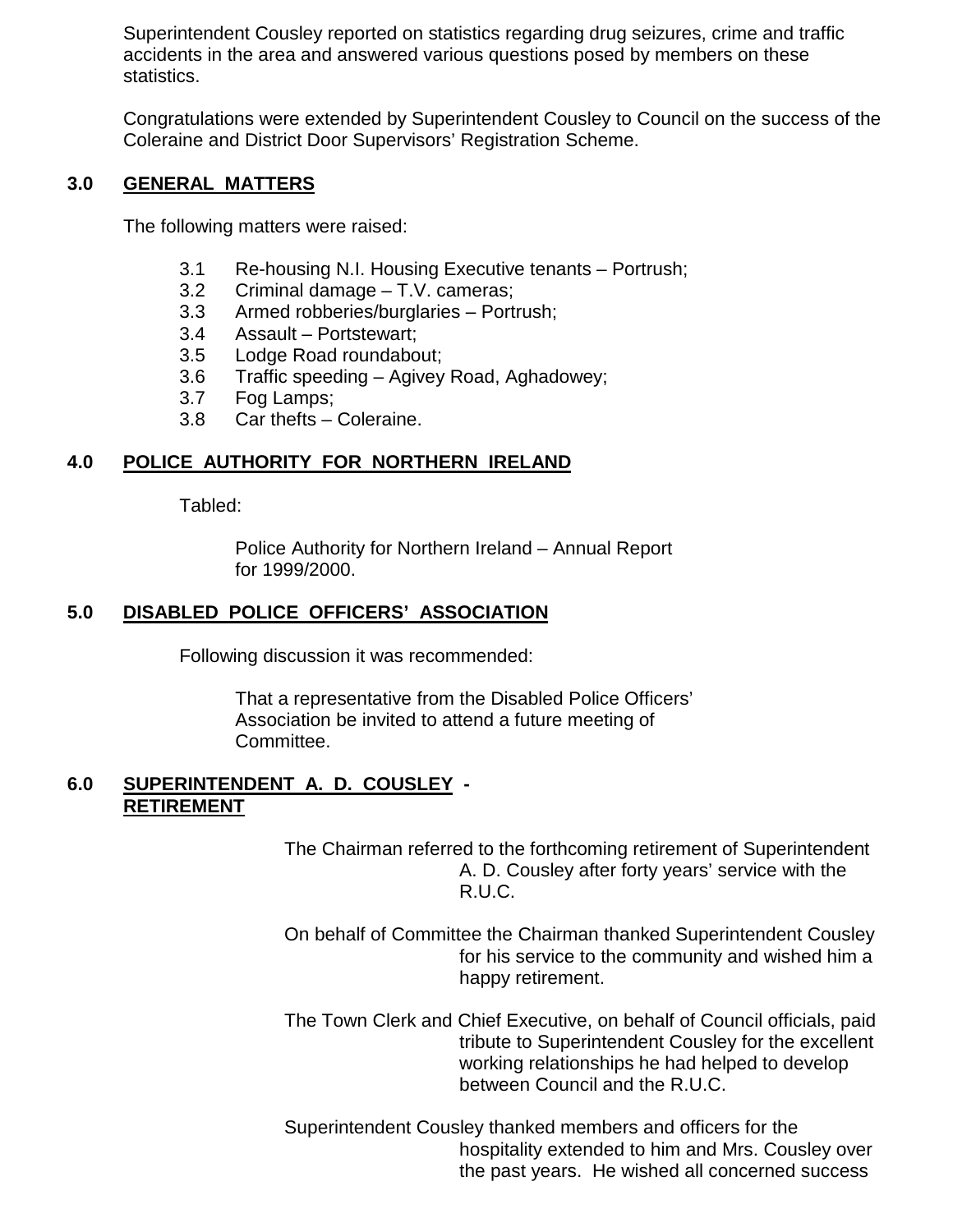in the future and congratulated Council on the new civic headquarters.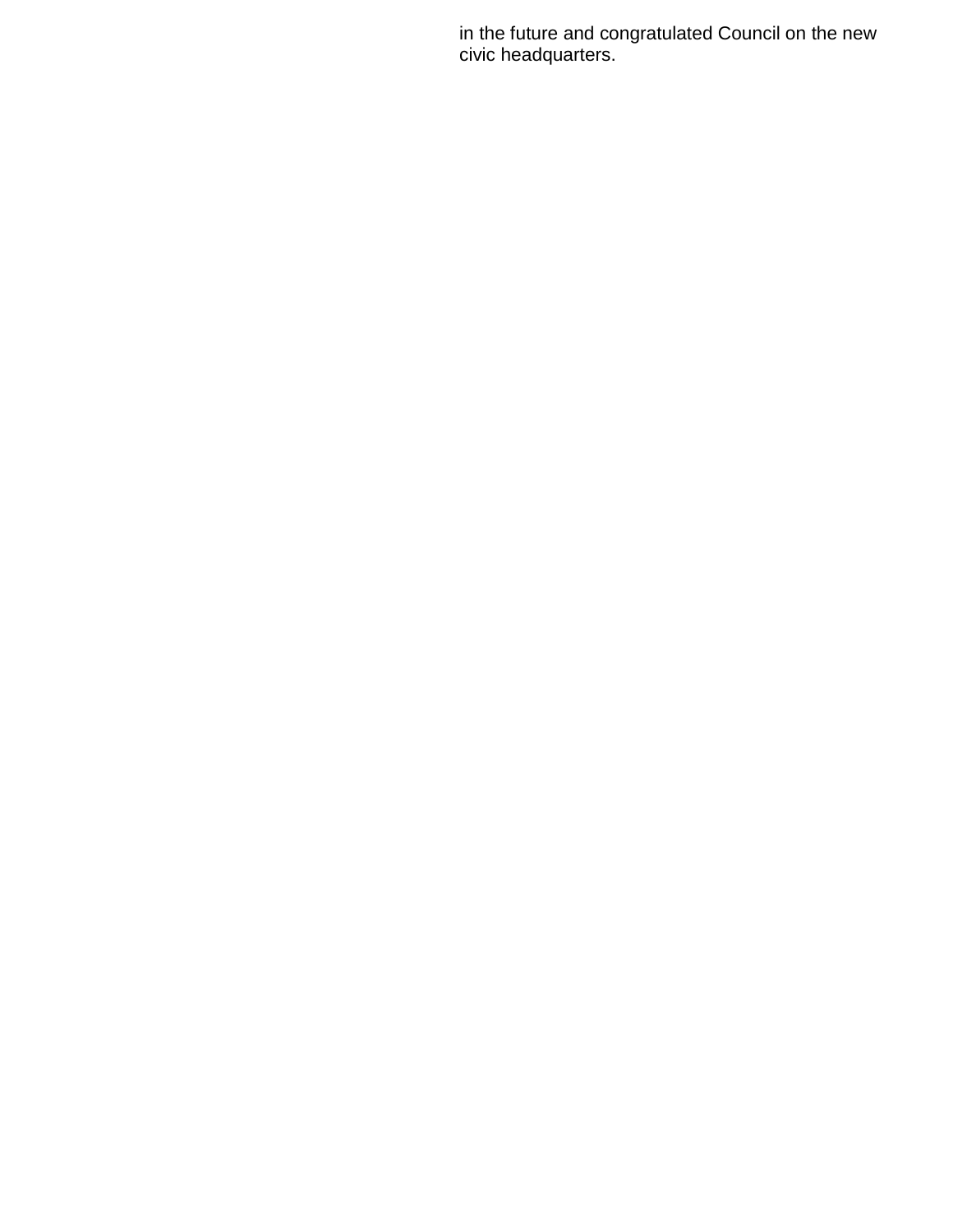# **POLICY AND DEVELOPMENT COMMITTEE**

# **16th January, 2001.**

|     | <b>Present:</b>                                                                                                                                      | Councillor D. D. Barbour, in the Chair                                                                                                                     |                                                                                                                                 |
|-----|------------------------------------------------------------------------------------------------------------------------------------------------------|------------------------------------------------------------------------------------------------------------------------------------------------------------|---------------------------------------------------------------------------------------------------------------------------------|
|     |                                                                                                                                                      | The Mayor, Councillor E. A. Johnston (Mrs.)                                                                                                                |                                                                                                                                 |
|     |                                                                                                                                                      | The Deputy Mayor, Councillor B. E. Dempsey (Mrs.)                                                                                                          |                                                                                                                                 |
|     |                                                                                                                                                      | <b>Aldermen</b>                                                                                                                                            |                                                                                                                                 |
|     |                                                                                                                                                      | C. S. Alexander (Ms.)<br>P. E. A. Armitage (Mrs.)<br>W. H. King                                                                                            | W. J. McClure<br>W. J. Watt                                                                                                     |
|     |                                                                                                                                                      | <b>Councillors</b>                                                                                                                                         |                                                                                                                                 |
|     |                                                                                                                                                      | E. T. Black (Mrs.)<br>R. S. Bolton<br>O. M. Church (Mrs.)<br>W. T. Creelman<br>J. J. Dallat<br>N. F. Hillis                                                | G. L. McLaughlin<br>R. A. McPherson<br>W. Mathews<br>E. M. Mullan<br>E. O'Hara<br>R. D. Stewart                                 |
|     | <b>Officers in</b><br><b>Attendance:</b>                                                                                                             | Finance Officer, Personnel Officer, Policy Development<br><b>Officer and Administrative Assistant</b>                                                      | Town Clerk and Chief Executive, Director of Corporate Services,<br>Head of Development Services, Tourism and Marketing Officer, |
|     | Apologies:                                                                                                                                           | <b>Councillors Bradley and McClarty</b>                                                                                                                    |                                                                                                                                 |
| 1.0 | <b>CORPORATE SERVICES REPORT</b>                                                                                                                     |                                                                                                                                                            |                                                                                                                                 |
|     | The Report of the Director of Corporate Services was considered (previously supplied).                                                               |                                                                                                                                                            |                                                                                                                                 |
|     | Matters arising:                                                                                                                                     |                                                                                                                                                            |                                                                                                                                 |
|     | 1.1<br><b>Checking of Accounts</b><br>It was agreed that Aldermen McClure and Watt<br>examine the payments vouchers for the next three month period. |                                                                                                                                                            |                                                                                                                                 |
|     | 1.2<br>Recommended:<br>Rate Estimates 2001/2002                                                                                                      |                                                                                                                                                            |                                                                                                                                 |
|     |                                                                                                                                                      | That a special meeting of Council be held on Monday, 12 <sup>th</sup> February, 2001 to consider the<br>rate estimates and strike a rate for<br>2001/2002. |                                                                                                                                 |
|     | 1.3<br><b>Accounts</b>                                                                                                                               |                                                                                                                                                            | Committee noted that creditors' payments, as per<br>lists circulated, had been issued as follows:                               |

Revenue A/C - £828,747.77 Capital A/C - £125,795.01

# **Personnel**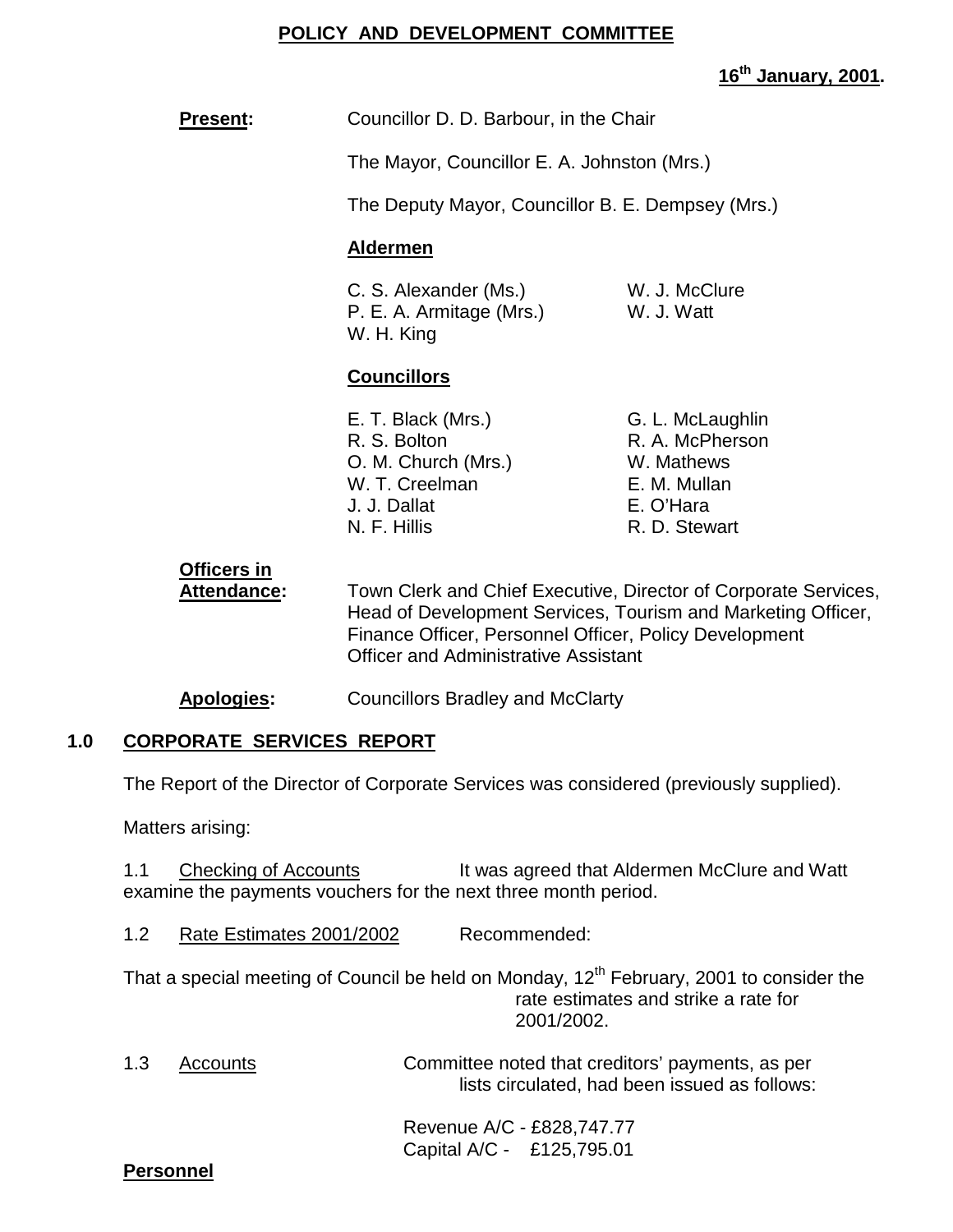1.4 New Appointments The following appointments had been made in accordance with the Local Government Staff Commission's Code of Procedure on Recruitment and Selection:

# **Chief Executive's Department**

Community Development Assistant (New Post) - Mr. D. Hemphill

# **Leisure Services Department**

Assistant Manager – Dunluce Centre (Replacement) - Miss M. M. C. Lemon

(previously supplied).

1.5 Local Government Audit - Consideration was given to the Local Government Report on Absenteeism Audit Report on Absenteeism for 1999/2000

Committee noted the major improvement made by Council in the reduction of short-term absences.

It was agreed that a copy of Council's Sickness Absence Policy be circulated for members' information.

# **2.0 DEVELOPMENT SERVICES REPORT**

The Report of the Head of Development Services was considered (previously supplied).

Matters arising:

| 2.1 | <b>Economic Development</b><br><u>Review</u>   | Consideration was given to the Economic<br>Development Review 1997 to 2000 (previously<br>supplied) which outlined the achievements to date<br>structured under the six main themes of the<br>Economic Development Strategy. |
|-----|------------------------------------------------|------------------------------------------------------------------------------------------------------------------------------------------------------------------------------------------------------------------------------|
|     |                                                | Committee congratulated the Head of Development<br>Services on the success of the Strategy and noted<br>that many of the originally agreed outputs had been<br>exceeded.                                                     |
|     |                                                | It was noted that the Town Centre Manager would<br>be making a presentation to a future meeting of<br>Committee on the progress of the Coleraine Town<br>Partnership.                                                        |
|     |                                                | It was agreed that a representative from the<br>Causeway Institute of Further and Higher<br>Education be invited to address a future Committee<br>meeting on the work of the College.                                        |
| 2.2 | <b>Business Start Programme</b><br>2001 - 2005 | Consideration was given to "The Way Forward<br>Concept Paper on the Business Start Programme<br>2001 – 2005" (previously supplied).                                                                                          |

Following discussion it was recommended that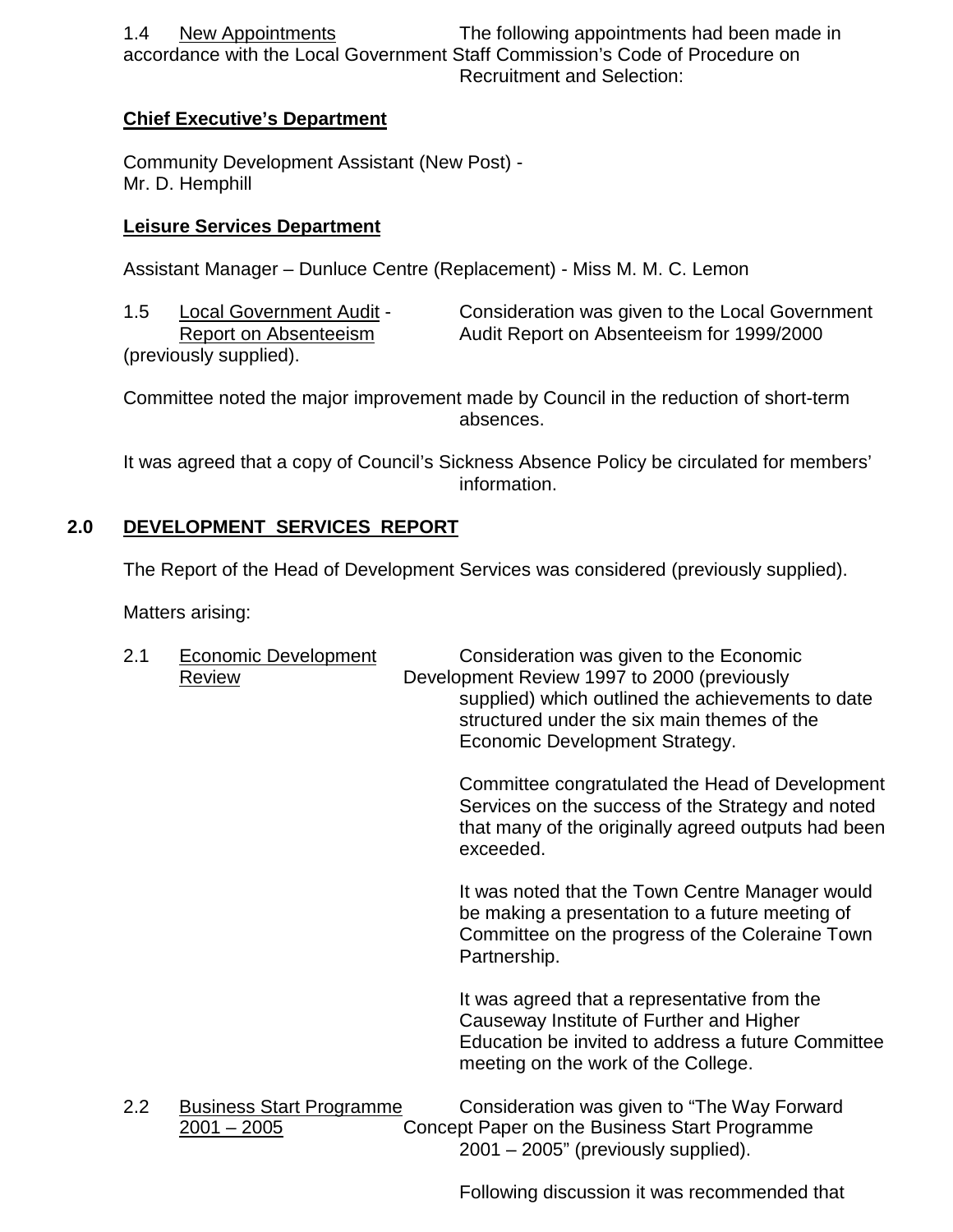Council agree, in principle, to continue with a Business Start Programme in partnership with LEDU for the next five year period.

2.3 Causeway Coast and Glens Recommended: Promotional Activity 2001

That Council staff assist, where relevant, with the Causeway Coast and Glens Promotional Activity 2001, as detailed in the report.

2.4 For Information The Head of Development Services provided

information in his report on the following:

- (a) New Council Headquarters Open Days  $27<sup>th</sup>$  January and 10<sup>th</sup> February, 2001;
- (b) Newry & Mourne Tourism Conference  $15^{th} - 16^{th}$  March, 2001;
- (c) Tourism Ireland Ltd.

# **3.0 NATIONAL ASSOCIATION OF COUNCILLORS (N.I.) REGION -**

**CONFERENCE - 23<sup>RD</sup> - 25<sup>TH</sup> FEBRUARY, 2001 - BELFAST**

Reported that the Association would be holding a conference on Waste Management and Re-cycling, Best Value and Tourism in the Posthouse Forte Hotel, Belfast –  $23^{\text{rd}}$  –  $25^{\text{th}}$ February, 2001.

Following discussion it was recommended that Alderman Mrs. Armitage and Councillors Hillis, McLaughlin, Mathews and Stewart attend the conference.

# **4.0 2001/2002 REGIONAL RATE**

Consideration was given to a letter from the Minister of Finance and Personnel (previously supplied) in reply to Council's letter expressing concern about the proposed 8% increase in the 2001/2002 Regional Rate.

The Minister confirmed that the Assembly had approved the 2001/2002 Budget plans which assumed an 8% approximate increase in the domestic regional rate (6.6% non-domestic).

This was considered to be the minimum increase which the Executive considered necessary to meet spending commitments set out in the Budget.

The Rate Collection Agency would be distinguishing between the regional and district rates in bills for 2001/02 and future years.

Noted.

# **5.0 GENERAL GRANT ALLOCATION**

Consideration was given to a letter from the Minister for the Environment (previously supplied) in response to Council's letter regarding the changes in the General Grant allocation.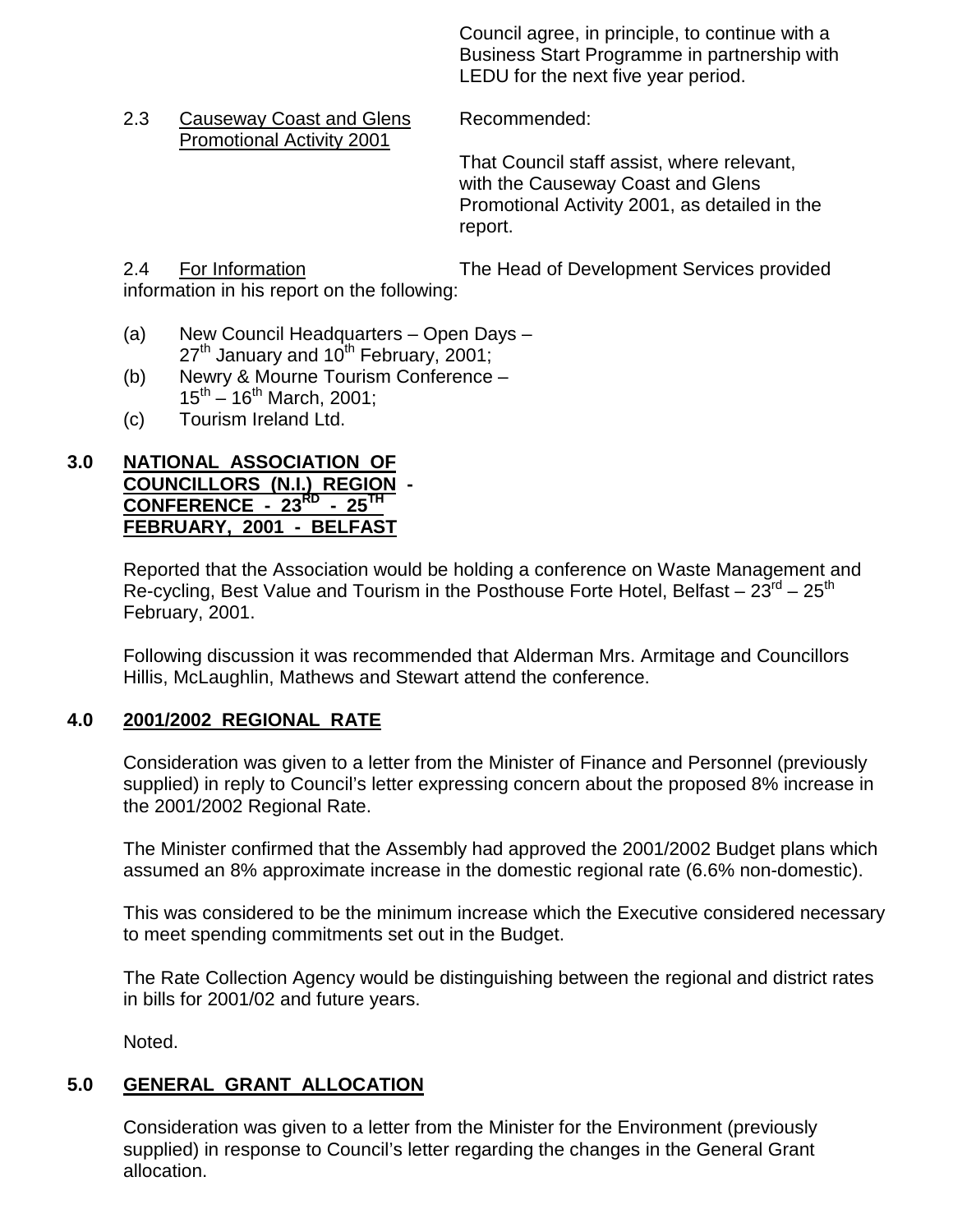The Minister acknowledged that Council did not qualify for the resources element of the General Exchequer Grant.

However, Council's entitlement to the derating element of the grant would be met in full from the £25.7 million allocation.

Noted.

# **6.0 ROYAL BRITISH LEGION (COLERAINE BRANCH)**

Consideration was given to a letter from the Royal British Legion (Coleraine Branch) (previously supplied) offering to mark the new civic office provision by laying-up a Royal British Legion Standard in the Council Chamber.

A full debate ensued on the Legion's offer following which it was proposed by Alderman Watt and seconded by Alderman McClure:

That Council accept the offer of the Royal British Legion (Coleraine Branch) to lay-up a Royal British Legion Standard in the Council Chamber.

As an amendment it was proposed by the Deputy Mayor and seconded by Councillor Mullan:

That legal advice be sought regarding the display of a Royal British Legion Standard in the Council Chamber.

On a request for a recorded vote the amendment was put to the meeting and the members voted thus:

- **For:** The Deputy Mayor Alderman Ms. Alexander Councillors Barbour, Dallat, McLaughlin, Mathews, Mullan and O'Hara (8)
- **Against:** The Mayor Aldermen Mrs. Armitage, King, McClure and Watt Councillors Mrs. Black, Bolton, Mrs. Church, Creelman, Hillis, McPherson and Stewart (12)

The amendment was, therefore, lost by twelve votes to eight.

The proposal was subsequently put to the meeting and the members voted thus: **For:** The Mayor Aldermen Mrs. Armitage, King, McClure and Watt Councillors Barbour, Mrs. Black, Bolton, Mrs. Church, Creelman, Hillis, McPherson and Stewart (13)

**Against:** The Deputy Mayor Alderman Ms. Alexander Councillors Dallat, McLaughlin, Mullan and O'Hara (6)

**Abstained:** Councillor Mathews (1)

The proposal was, therefore, carried by thirteen votes to six.